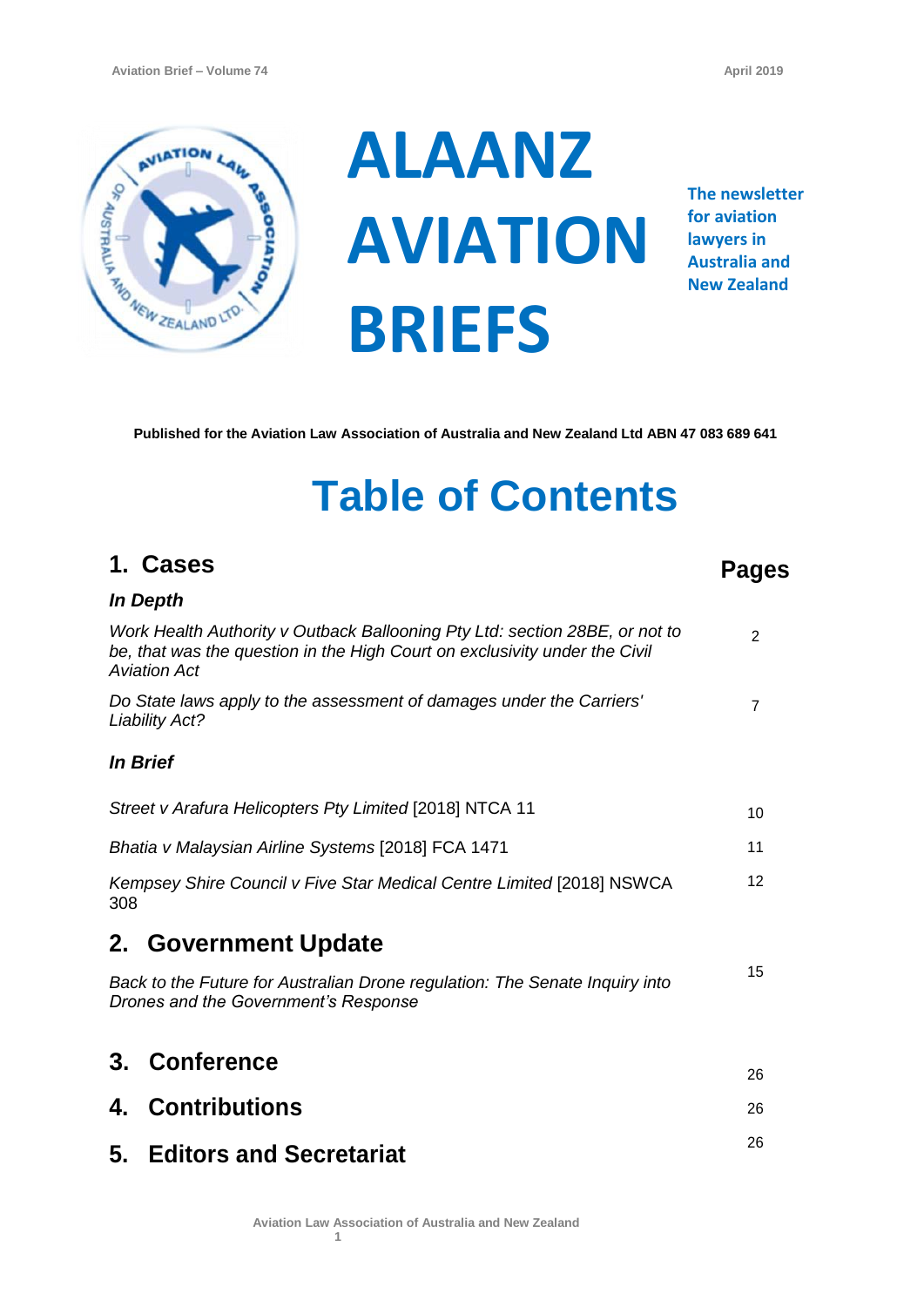# **The High Court on Exclusivity under the Civil Aviation Act: Section 28BE, or not to be, that was the question in** *Work Health Authority v Outback Ballooning Pty Ltd*

## **Michael Nas, Associate Principal, Bennett & Co**

Nearly six years have passed since the tragic events of 13 July 2013 when a planned early morning balloon flight near Alice Springs resulted in the death of Ms Stephanie Bernoth. Her injuries were sustained before completing the boarding of the balloon.

The events of that day led to debate before various courts over the next five years after the Northern Territory Work Health Authority (**WHA**) determined to pursue the operator under the Territory's work health and safety legislation.

Following the grant of special leave to appeal the Full Court of the Federal Court of Australia's decision – which held the Commonwealth aviation safety laws to be a complete statement of the law and intended to 'cover the field' – the Australian aviation sector has been waiting with bated breath for the High Court's ultimate decision regarding the possible application of State and Territory laws*.* Handed down on 6 February 2019, the judgment is one of the more significant decisions relating to Australian aviation in recent years.<sup>1</sup>

In the case, the High Court gave close consideration to the 'boundaries' of the 'sphere'<sup>2</sup> of the Commonwealth aviation safety legislation and related regulations (**Aviation Safety Regime**). According to the majority decision<sup>3</sup> – aspects of work, health and safety legislation may now be seen as 'not inconsistent' with aspects of the Regime. While Gageler J sided with the majority in upholding the WHA's appeal (though on distinct reasoning) Edelman J took a precisely different view, undertaking a comprehensive historical and textual analysis in his dissenting reasons.

In shorthand, the Aviation Safety Regime does not entirely and exclusively 'cover the field' when it comes to all incidents of the operation of aircraft in Australia.

This raises some difficult questions for air operators (and air lawyers). No doubt this decision will be thoroughly debated in the near-term and its full implications tested. However, that is not the purpose here; rather, as a first step, this article analyses the approaches undertaken by the Court to this issue. The implications can be debated in further work.

## **BACKGROUND**

Stephanie Bernoth and three other passengers prepared for a flight with Outback Ballooning Pty Ltd (Outback). While the balloon was inflating, Ms Bernoth was directed by the pilot in command<sup>4</sup> to board the balloon by the side where the inflation fan was operating. In approaching the basket, the scarf Ms Bernoth wore was sucked into the inflation fan. Sadly, Ms Bernoth died later from her injuries.

The WHA filed a complaint against Outback pursuant to ss19 and 32 of the *Work Health and Safety (National Uniform Legislation) Act 2011* (NT) (**WHS Act**). The complaint alleged a breach of the duty specified by s19(3): a business or undertaking must ensure, so far as is reasonably

<sup>1</sup> [2019] HCA 2.

<sup>&</sup>lt;sup>2</sup> To use the terms referenced by Edelman J at [111].

<sup>3</sup> Keifel CJ, Bell, Keane, Nettle and Gordon JJ.

<sup>4</sup> Edelman J includes in his Honour's description of the background the fact that the direction to board was given by the pilot in command: see [99].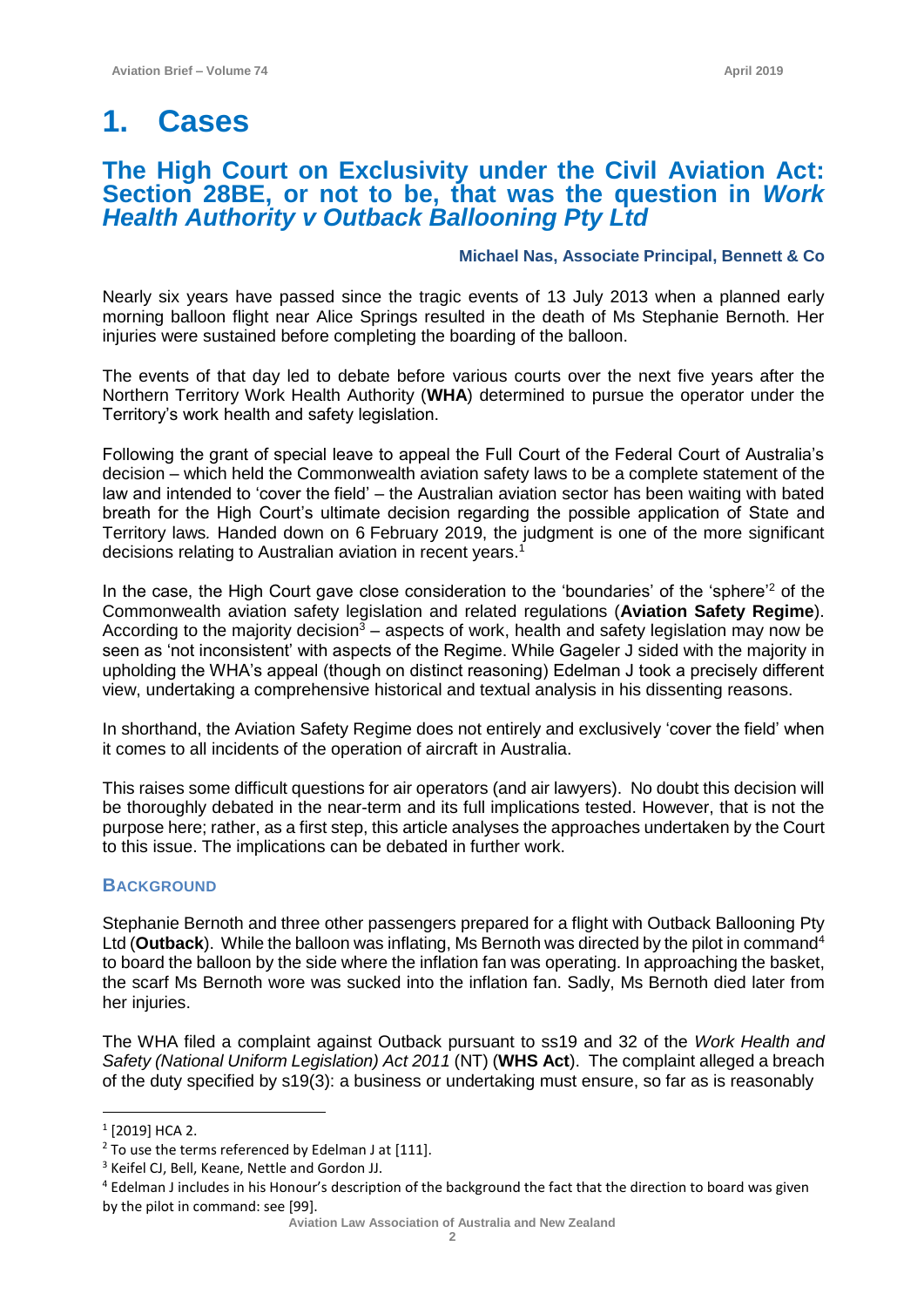practicable, that the health and safety of persons "is not put at risk from work carried out as part of the conduct of the business or undertaking". The WHS Act specifies that a workplace includes an aircraft.

The fact the complaint was brought under the WHS Act, and was not an action under the Aviation Safety Regime, is significant. It led to questions as to the exclusive reach of the Aviation Safety Regime, previously thought to 'cover the field' following the Full Court of the Federal Court's decision in *Heli-Aust v Cahill* (**Heli-Aust**).<sup>5</sup> While some ground operations were previously covered by the work health and safety laws, by the Heli-Aust decision, the Aviation Safety Regime governed pre-flight embarkation procedures exclusively (or so it was thought).

The procedural history leading to the High Court is as follows:

- 1. Initially, the WHA's complaint was dismissed in the Northern Territory (**NT**) Court of Summary Jurisdiction as invalid because the subject matter was covered by the Safety Regime. The Court there held that pre-flight operations affecting passenger safety were sufficiently within that regime;
- 2. That decision was quashed by the NT Supreme Court, finding it was wrong for the prior Court to determine it lacked jurisdiction. The Supreme Court held that the Aviation Safety Regime covered in-flight operations, but not necessarily all operations, such as embarkation;
- 3. The Court of Appeal of the NT determined the Aviation Safety Regime was a 'complete statement of the relevant law' and that there was 'indirect inconsistency' between the NT law and the Regime, the latter extending to the embarkation of passengers; and
- 4. On 20 April 2018, the High Court granted special leave to WHA to appeal.

# **MAJORITY DECISION: THE AVIATION SAFETY REGIME IS NOT INCONSISTENT WITH THE WHS ACT**

The majority analysed the Aviation Safety Regime,<sup>6</sup> comprising the *Air Navigation Act 1920* (Cth) (**ANA**), the *Civil Aviation Act 1988* (Cth) (**CAA**), and the regulations and orders promulgated thereunder.

The majority noted the relationship between these instruments and the *Chicago Convention on Civil Aviation 1944* (**Chicago Convention**) and its Protocols, ratified and adopted in Australia by way of the ANA. The majority noted the nature, functions and powers of the Civil Aviation Safety Authority (**CASA**), established under the CAA, and its role in developing "aviation safety standards" and performing "safety-related functions". As a part of this regime, the Court considered the issuance of Air Operator's Certificates (**AOCs**) applicable to operators of lighterthan-air-aircraft, such as Outback's balloon, and the imposition of the duty on the holder of such certificates.

Section 28BE of the CAA requires the holder of an AOC, such as Outback, to take all reasonable steps to ensure all activities covered by the AOC, and everything done in connection with such activities, are done with a *reasonable degree of care and diligence*. It further provides:

*(5) This section does not affect any duty imposed by, or under, any other law of the Commonwealth, or of a State or Territory, or under the common law".*

<sup>5</sup> (2011) 194 FCR 502.

**Aviation Law Association of Australia and New Zealand** <sup>6</sup> This description is adopted for brevity; however, the majority questioned the nature/extent of the 'regime'.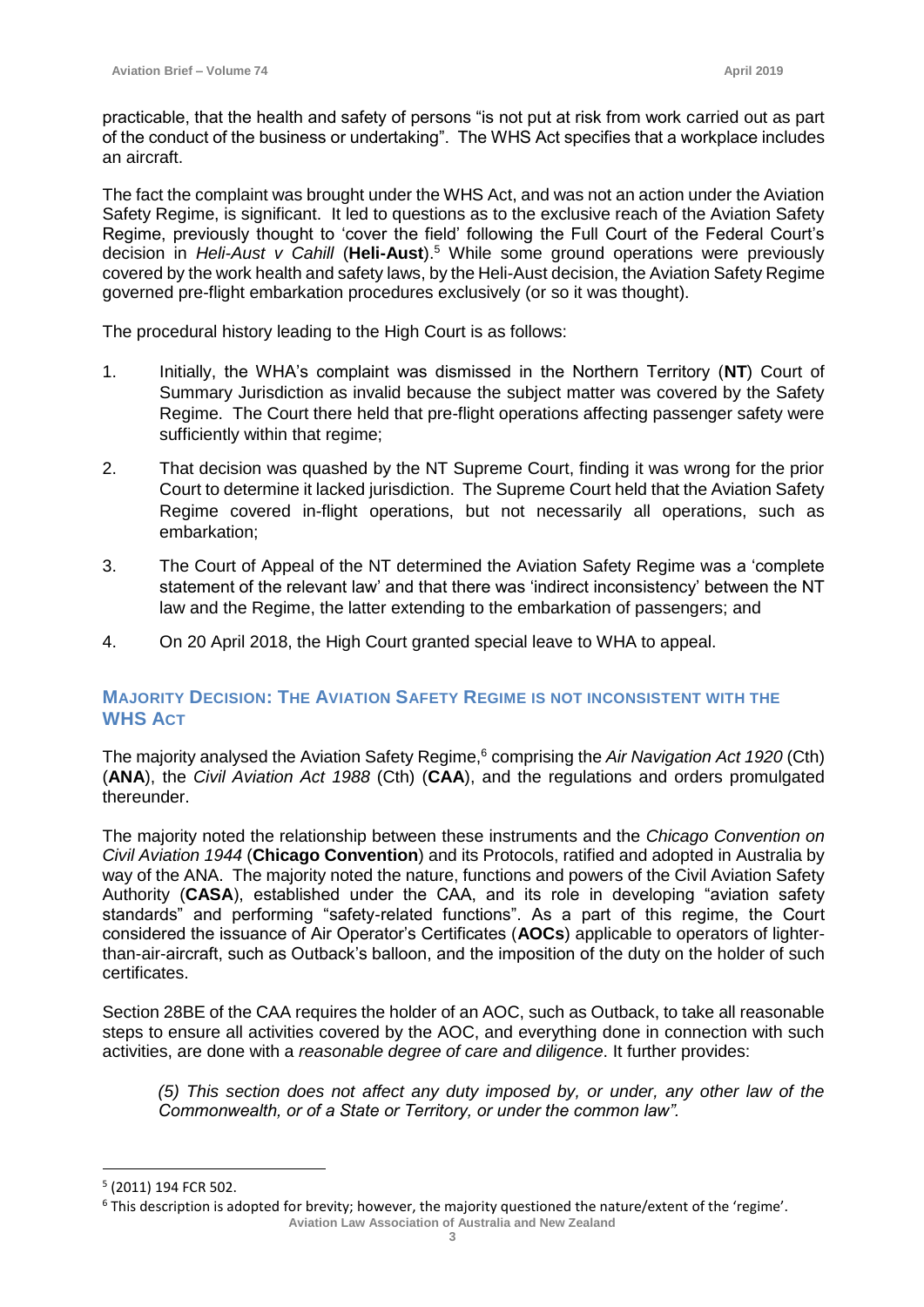The above formed the basis for analysis. In broad outline, the majority held as follows:

- 1. The question of inconsistency between a State law and a Commonwealth law pursuant to s109 of the Constitution, rendering the State law invalid to the extent of inconsistency, is a question of construction;
- 2. Two approaches may be applied: the first may be called direct inconsistency whereby a State law would "alter, impair or detract from" the operation of a Commonwealth law. Secondly, indirect inconsistency may occur where a Commonwealth law expresses an intention to 'cover the field' and leave no room for the State law;<sup>7</sup>
- 3. While aspects of the CAA might be described as "regulatory scheme with respect to the safety of aviation", with some parts having exclusive operation, "it could hardly be said that it purports to lay down an entire legislative framework covering all aspects of the safety of persons who might be affected by operations associated with aircraft, including on-ground operations". It was apparent that the CAA was "intended to operate within the setting of other laws". One such other law is the WHS Act;
- 4. That s28BE dealing with the conduct of activities by the holder of an AOC put this "beyond doubt". This was because s28BE(5) stipulates it does "not affect any duty" pursuant to other laws, including the common law. The section therefore recognises the continuing operation of other laws. Thereby, s19 of the WHS Act is not inconsistent with the Safety Regime.

In reaching this conclusion, the majority dealt with the decision in *Heli-Aust*. There, the majority said, the Full Court had approached s28BE(5) on the basis the CAA could otherwise be read as exclusive with respect to the safety of aircraft operations. This conclusion was said to involve a misapprehension of the scope of the s28BE(1).<sup>8</sup>

# **GAGELER J: THE ACTS ARE NOT INCONSISTENT, BUT FOR DIFFERENT REASONS**

His Honour considered the "running-down jurisdiction of the High Court" under s109 of the Constitution, $9$  and analysed the test of inconsistency. His Honour noted the "conceptually problematic but stubbornly persistent perception" that there was a need to classify inconsistency as direct or indirect,<sup>10</sup> whereby a Commonwealth law either operated cumulatively on the "corpus" of State and Territory laws, or as "covering the field".

On the question, his Honour adopted the view expressed in *NSW v Commonwealth & Carlton*, 11 namely, whether the State or Territory law alters, impairs or detracts from the operation of the Commonwealth law, in that the former may alter rights or obligations under the latter, or detract from its purpose or object.<sup>12</sup>

In application, his Honour analysed the situation as follows:

- 1. The CAA has as its main object the establishment of a "regulatory framework for maintaining, enhancing and promoting the safety of civil aviation".
- 2. This derives from Australia's obligations under Art 37 of the Chicago Convention to "collaborate to secure the highest practicable degree of uniformity in regulations [and

 $7$  [33] to [34]. The majority noted that this argument was abandoned in argument: [37].

<sup>&</sup>lt;sup>8</sup> [52]; See the description of that sub-section above.

 $^9$  [64].

 $10$  [67].

<sup>11</sup> (1983) 151 CLR 302 at 330 per Mason J.

<sup>12</sup> [72]. His Honour also considered *Ansett Transport Industries v Wardley* (1980) 142 CLR 237 at 280.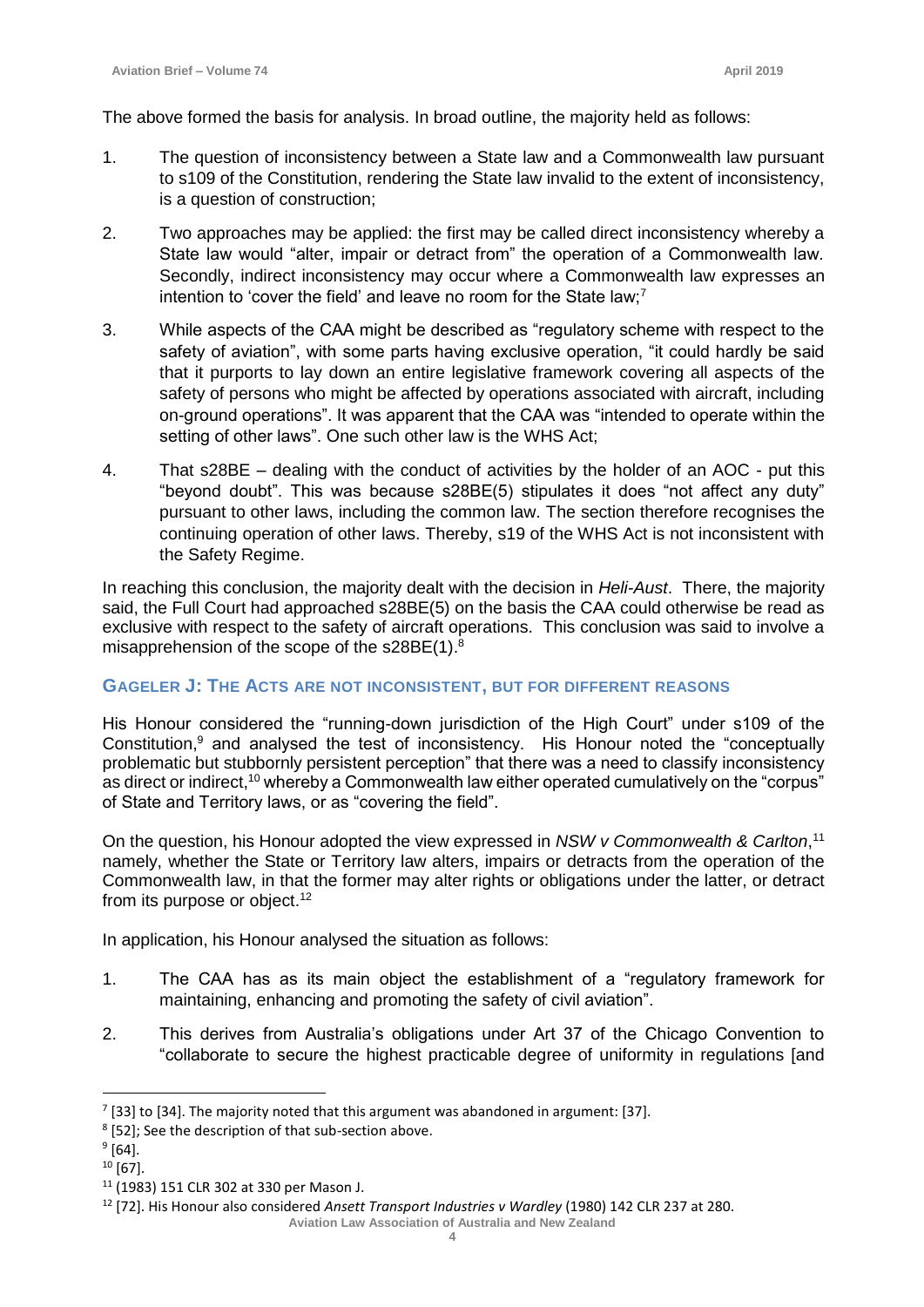standards, inter alial in relation to aircraft... and all matters in which such uniformity will facilitate and improve air navigation";

3. There was "no reason to gainsay" the Court in *Heli-Aust* on the finding that the Safety Regime was an exhaustive statement of Australian civil aviation safety law.

However, in analysing s28BE, His Honour held that, by ss (5), the subject matter of the section was not within the exclusive operation of the Aviation Safety Regime. That subject-matter was described as the "general requirement to exercise reasonable care and diligence in the operation of an aircraft". His Honour considered that a State or Territory could, by s28BE(5), impose a duty on an AOC holder which coexists with the obligation under s28BE(1) to comply with the Safety Regime.

# **EDELMAN J: THE AVIATION SAFETY REGIME IS EXCLUSIVE**

His Honour posed the question: "Does the Civil Aviation Law contemplate that its scheme, including duties concerning aviation safety, could be fragmented by the concurrent application of a different safety regime in the States and Territories?" After reviewing the historical origins of the aviation law, His Honour answered in the negative and said:

- 1. There could be "little doubt" that the Aviation Safety Regime contains the "implicit negative proposition that nothing other than the Commonwealth law provides upon a particular subject matter is to be the subject of legislation". His Honour called this the "core of exclusivity";
- 2. The exclusive matter was the "standards of safety in air navigation" (clearly including hot air balloons).<sup>13</sup> His Honour said only Outback focused on the "scope or boundaries of the exclusivity";
- 3. His Honour had regard to *Airlines No 2*<sup>14</sup> and Australia's obligations to secure "uniformity of standards, practices, procedures…" in accordance with the Chicago Convention. His Honour said the requirements (particularly Annex 6) did not invite "a number of standards within a single contracting state" where a minimum level of safety was required;
- 4. The predecessor to the Chicago Convention, the Paris Convention 1919, was described by the Privy Council as covering "almost every conceivable matter relating to aerial navigation",<sup>15</sup> with the Chicago Convention being similarly described in *Airlines No 2;*<sup>16</sup> and
- 5. Further, amendments to the ANA were made following ratification of the Chicago Convention on the "widest possible terms", with the Court in *Airlines No 1*<sup>17</sup> calling this a "studied and careful attempt to devise comprehensive rules for securing safety in and in relation to the operation of an aircraft".

Turning to a textual analysis of the Aviation Safety Regime, his Honour noted the process by which AOCs are granted under s28. In particular, AOC holders must create an operations manual under s27AB(2)(a) (an implementation of Annex 6 of the Convention). The manual contains all matters necessary to ensure safe flight operations. The Aviation Safety Regime is "highly prescriptive of the content" of the manual, and failures to comply with it.

His Honour then considered the role of the pilot in command in detail, noting that the pilot's responsibilities include the start, continuation, and end of a flight, and the safety of persons on

<sup>13</sup> [110], [111].

<sup>14</sup> (1965) 113 CLR 54 at 87.

<sup>15</sup> [120]; *R v Burgess; Ex parte Henry* (1936) 55 CLR 608 at 634.

<sup>16</sup> Above, note 14, 159.

<sup>17</sup> (1964) 113 CLR 1 at 37.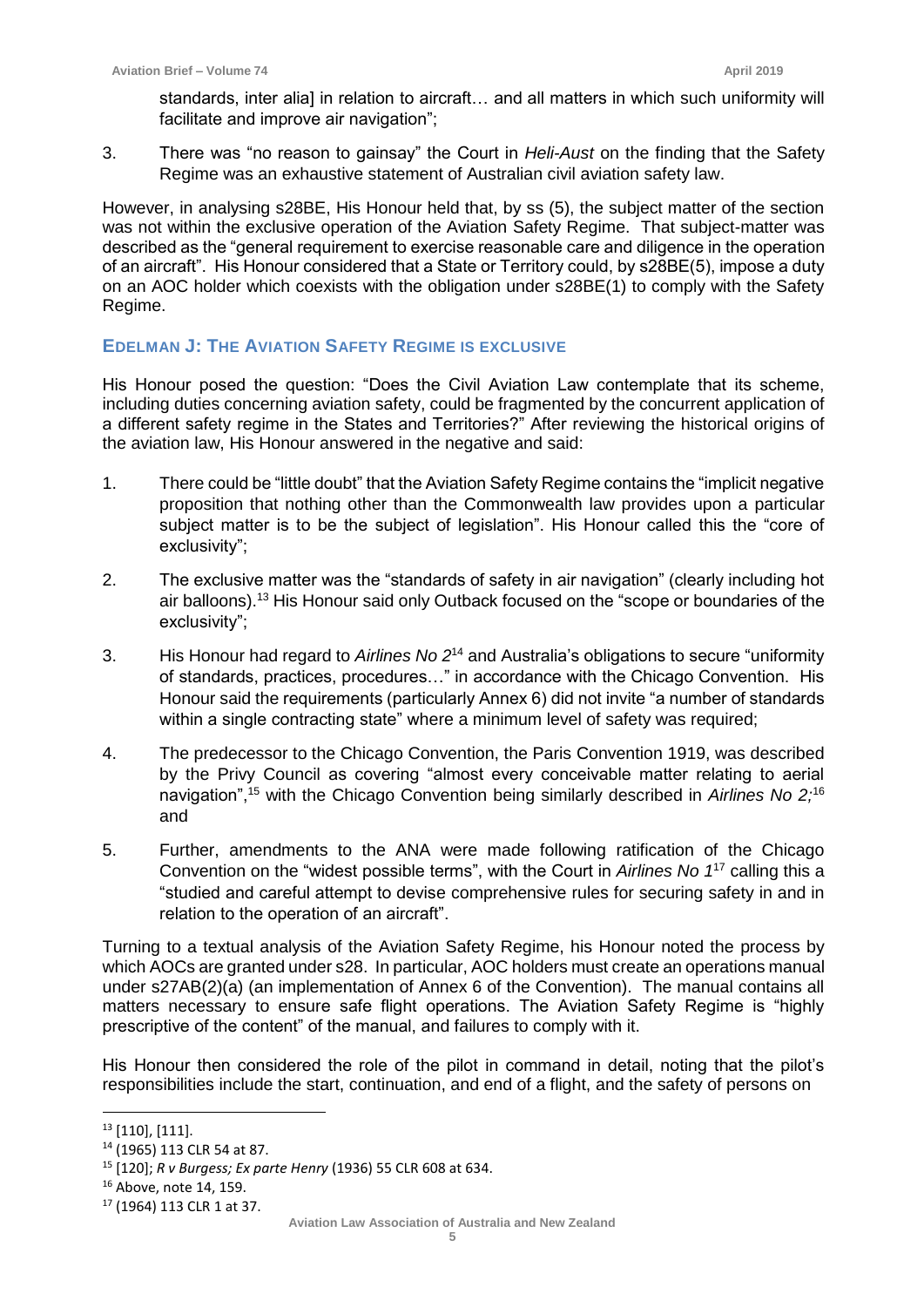and crew of an aircraft.<sup>18</sup> These responsibilities must be discharged in accordance with the manual.<sup>19</sup>

With respect to s28BE, His Honour reiterated that the section (introduced in 1995 after CASA was established in favour of the prior authority) states that it "does not affect" the other laws referred to in the section. His Honour emphasised the point that it does not say such other laws are 'preserved': the section neither creates new exclusions nor reinstates old exclusions – it does "not affect" such things. In that sense it was said to be a "precautionary clause" where prior to 1995 an intention had already been evidenced to 'cover the field'. Section 28BE(5) does not "unwind" this exclusivity.

His Honour concluded, after interpreting the WHS Act against the Aviation Safety Regime, that the former does not extend to matters directly involving safety standards for air navigation. Considering the inflation of the balloon as akin to the ignition of an engine, his Honour determined such matters were covered by the Regime. Accordingly, for Edelman J, s19 of the WHS Act is inconsistent with the Regime because the latter provides exclusive subject matter on that topic.

#### **COMMENT**

The precise implications flowing from the majority decision are not yet known. If (as it seems, prima facie) the decision is to be read as determining that the Safety Regime or parts thereof do not entirely or exclusively 'cover the field' in respect of aviation safety standards, then has the door been opened to the application of multiple layers of Commonwealth and State or Territory law?

Edelman J said the circumstances of *WHA v Outback* were "just a snapshot" of the ways that WHS Act could "cut across" the Aviation Safety Regime. His Honour cautioned this may undermine safety through a "fragmentation" of the Regime due to the application of differing laws in States and Territories. By contrast, the default position held since *Heli-Aust* in 2011 has been more in line with Edelman J's analysis – namely that the Regime was exclusive in respect of flight operations such as embarkation.

Leaving aside the possibility of parliamentary intervention to amend the situation, the precise impacts of the decision are likely to be tested in the near-term as aviation activities continue. It may now be for operators to consider these matters, with the question left open as to how precisely operators will be affected in practical terms.<sup>20</sup> On this, there is likely a need for industry guidance.

The case is likely to garner mixed reactions from different aviation system participants as they contemplate these issues. Whether participants can easily understand, mitigate and manage the impacts, will be for time to tell.

<sup>18</sup> [129]; See *Civil Aviation Regulations 1988* (Cth), r224(2).

<sup>19</sup> [129]; *Civil Aviation Regulations 1988*, r224(2A).

<sup>20</sup> See [90] per Gageler J.

**Aviation Law Association of Australia and New Zealand**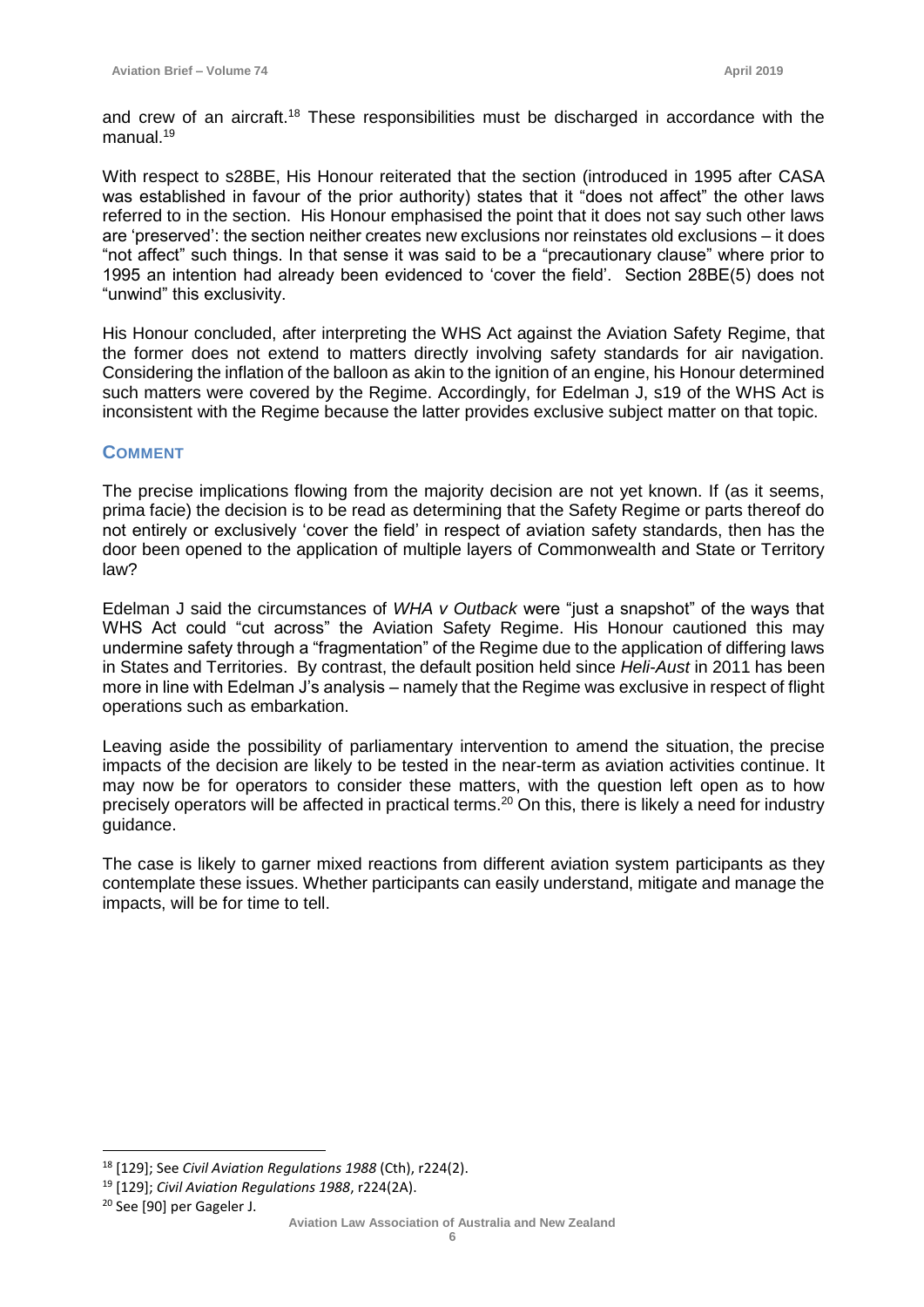# **Do State laws apply to the assessment of damages under the Carriers' Liability Act?**

# **Jehan Mata, Special Counsel, Sparke Helmore Lawyers**

*Two recent decisions have considered the Civil Aviation (Carriers' Liability) Act 1959 (Cth) (the Carriers' Act) and its interaction with State legislation. The presiding judges in Wahba v Carroll & O'Dea Lawyers [2018] NSWDC 128 (Wahba) and Lina Di Falco v Emirates [2018] VSC 472 (O'Dea) took different approaches to deciding whether State-based statutes apply when considering claims made under the Carriers' Act. While the two decisions appear to contradict one another, a closer inspection reveals that the different approaches taken may be attributed to the nuances of the respective State Acts.*

# **The Carriers' Act**

By reason of ss 35L and 36 of the Carriers' Act, a carrier (i.e. airline) is liable for personal injury suffered by a passenger—and this liability is substituted for civil liability under any other law. As a result of these sections, a plaintiff who brings an action for damages suffered while on an international flight must bring that action under Federal jurisdiction.

*The Judiciary Act 1903* (Judiciary Act) sets out if and when the laws of each State and Territory are to supplement the laws of the Commonwealth when determining a matter. It provides that the laws of each State and Territory will supplement Federal law where the laws of the Commonwealth are "insufficient to carry them into effect, or provide adequate remedies or punishment".

Section 109 of the Judiciary Act states that, insofar as a law of a State or Territory is inconsistent with the law of the Commonwealth, the latter shall prevail.

# **Wahba**

In *Wahba*, a New South Wales District Court case, Justice Gibson considered whether it was appropriate to apply the *Civil Liability Act 2002* (NSW) (the Civil Liability Act) when determining damages for a claim brought under the Carriers' Act.

In this case, the Plaintiff had slipped on a staircase while disembarking an aircraft operated by Jetstar Airways Pty Ltd (Jetstar). The Plaintiff consulted Carroll & O'Dea Lawyers (Carroll & O'Dea) seeking advice about her entitlement to bring a claim. Carroll & O'Dea incorrectly advised that the three-year limitation period under the Civil Liability Act applied, rather than the two-year limitation period allowed by the Carriers' Act. As a result, the Plaintiff failed to commence proceedings in time, and subsequently brought an action against Carroll & O'Dea for professional negligence.

In assessing the professional negligence claim, Justice Gibson was required to determine the assessment of the value of the lost opportunity to sue Jetstar. Justice Gibson was therefore required to assess the Plaintiff's damages as if the Plaintiff had commenced proceedings under the Carriers' Act.

 **Aviation Law Association of Australia and New Zealand** Justice Gibson examined whether s 28 of the Civil Liability Act was consistent with the operation of the Carriers' Act. Her Honour cited *Povey v Qantas Airways Ltd* (2004) 223 CLR 189 in which Justice Sorby said: "the Carriers' Act does not provide any legislative system for the assessment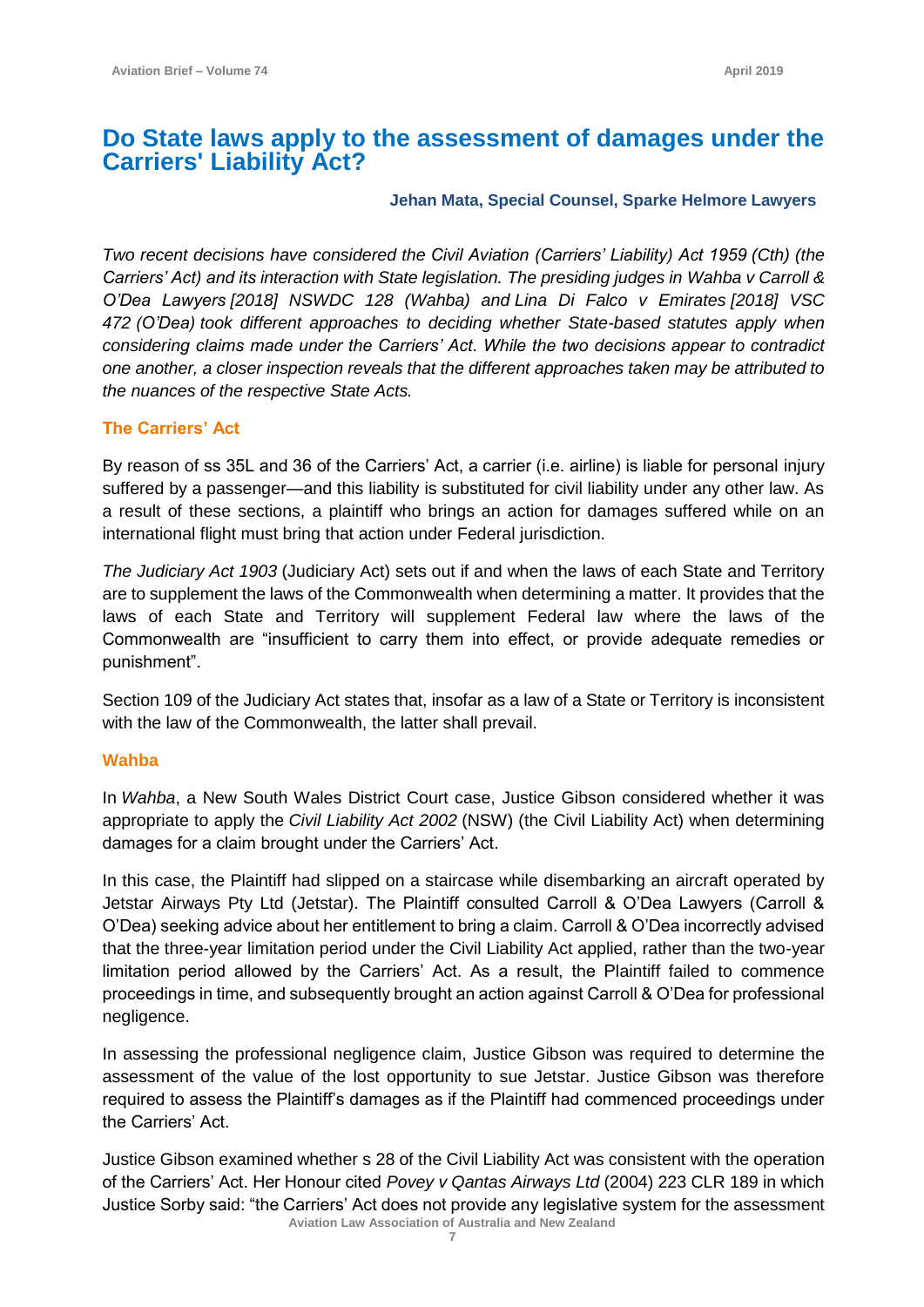of damages and is "insufficient to carry them into effect" or to provide "adequate" remedies". As the Carriers' Act does not provide an appropriate mechanism for assessment of damages, Justice Sorby held that the NSW Act was not inconsistent with the Carriers' Act and could be used to complement it.

Justice Gibson ultimately determined that the Civil Liability Act was to be applied in assessing damages. Her Honour's decision usefully sets out, in some detail, the history of the sections in question and various decisions dealing with this question, and found that the reasoning favoured such an approach. Justice Gibson came to this decision, however, with some hesitancy—so she assessed quantum under the Commonwealth and State regimes in the event that she had erred in her finding.

# **O'Dea**

By way of background, Pt VBA of the *Wrongs Act 1958* (Vic) (the Wrongs Act) sets out that a plaintiff must have a significant injury in order to make a claim for non-economic damages. An injury is significant if the degree of whole person impairment meets the threshold level, which means:

- in the case of injury (other than psychiatric injury or spinal injury), impairment of more than 5%
- in the case of psychiatric injury, impairment of 10% or more, and
- in the case of spinal injury, impairment of 5% or more.

In the Victorian Supreme Court case of O'Dea, Justice Keogh was asked to determine whether Pt VBA of the Wrongs Act applied to a claim brought under the Carriers' Act.

The Plaintiff in this matter alleged that she had fallen and sustained an injury to her right ankle during the course of a flight. She brought a claim pursuant to s 9B of the Carriers' Act, which gives effect to the Montreal Convention (The Convention for the Unification of Certain Rules for International Carriage by Air).

Section 9E again sets out that personal injury suffered by a passenger is in substitution for any civil liability of the carrier under any other law in respect of the injury. The Carriers' Act is a law of strict liability and, therefore, proof of fault is not required. Justice Keogh acknowledged that the Plaintiff was seeking to recover damages that were within the definition of non-economic loss in Pt VBA of the Wrongs Act. However, he noted that s 28LE of the Wrongs Act relates to claims for non-economic loss in respect of an "injury to a person caused by the **fault** of another person".

Justice Keogh noted that the Carriers' Act provided the Plaintiff with the right to bring an action against the carrier for an injury sustained during the flight, despite making no allegation of wrongdoing. Applying s 28LE and Pt VBA of the Wrongs Act, which requires an element of fault, would extinguish the Plaintiff's right to recover damages.

Accordingly, Justice Keogh found that the Wrongs Act was inconsistent with the Carriers' Act in this scenario and did not apply. Justice Keogh distinguished this decision to others, which had dealt with the Civil Liability Act, noting s 11A(2) does not require the same element of fault.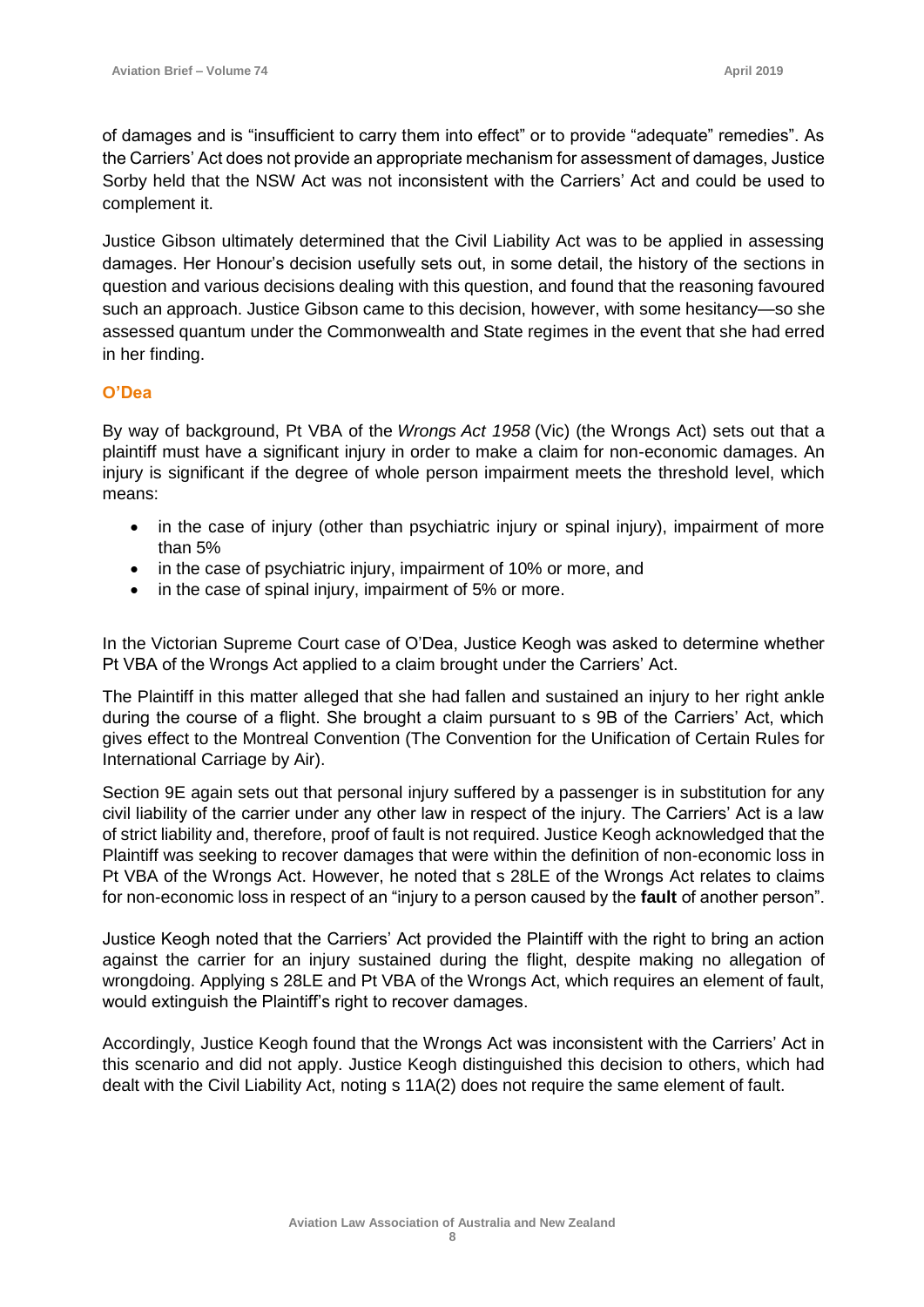#### **Lessons from these decisions**

It initially appears that these decisions are in direct conflict. However, upon delving into the reasoning behind each, the inconsistency may be explained by the different wording of the legislation in the two jurisdictions in question.

In short compass, the Civil Liability Act (i.e. the NSW Act) is broader in its construction than the Wrongs Act (the Victorian Act). The latter requires fault for the Plaintiff to qualify for non-economic damages, whereas the former applies "whether the claim for damages is brought in tort, in contract, under statute, or otherwise".

The disparity in approach may be explained by the particular wording of each State's legislation and it will be the wording of the State's legislation that will dictate whether that legislation is applied to claims brought under the Carriers' Act.

Ultimately, there remains little authority on this issue, so it is likely to be tested again in future.

*Disclosure: Sparke Helmore Lawyers acted for a Defendant to the Wahba proceedings. The claim involving our client was resolved before the final hearing. This article was first published by Sparke Helmore Lawyers on their website.*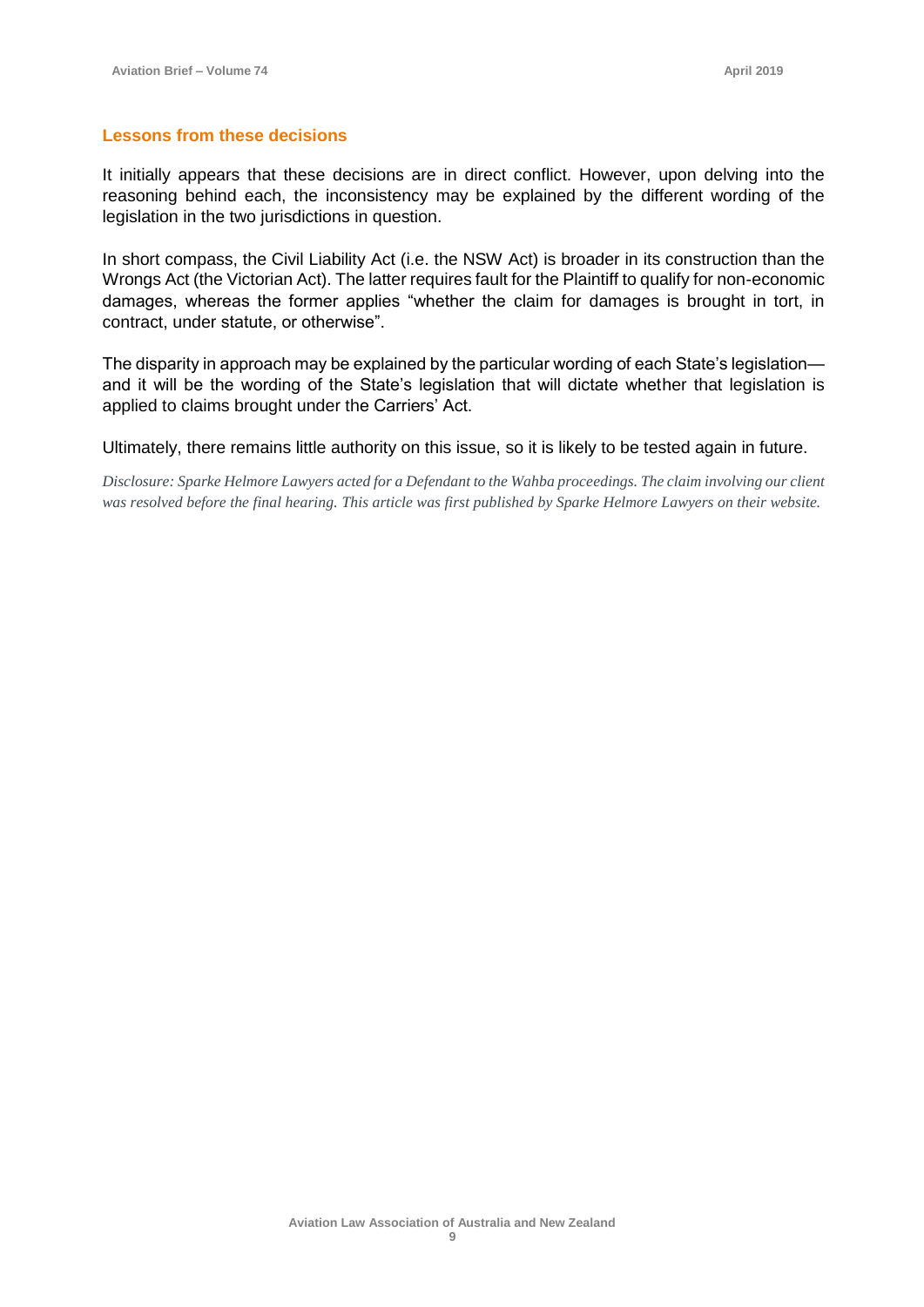# **IN BRIEF** *Street v Arafura Helicopters Pty Limited [2018] NTCA 11*

*The first instance decision in this matter was reported in Volume 73 of Aviation Briefs. What follows is a brief note on the unsuccessful appeal.*

# **Background**

The plaintiff (now appellant in these proceedings) had instituted proceedings in the Supreme Court under the *[Civil Aviation](https://jade.io/article/218797)  [\(Carriers' Liability\) Act 1959](https://jade.io/article/218797)* [\(Cth\)](https://jade.io/article/218797) (**CACL Act**) claiming damages for injuries he sustained in a helicopter accident that occurred in the Northern Territory on 12 November 2013. The defendant (now respondent) pleaded that the appellant's right to damages had been extinguished under s [34](https://jade.io/article/218797/section/5) of the CACL Act because proceedings were not brought within two years of the accident.

The complicating issue was that, prior to 11 November 2015, the plaintiff had taken steps to commence proceedings against the defendant. He had instructed lawyers, and they had prepared documents that were intended as originating process. Unfortunately, those documents did not comply with the Rules of the Supreme Court of the Northern Territory: the Writ did not contain an endorsement of claim; a statement of claim is not an originating process; and the documents were not signed.

A further error then occurred: local solicitors, rather than a local enquiry agent, were required to be retained for the purpose of filing documents and to provide a local address for service.

The above issues were sought to be rectified on 12 November 2015. Although a local solicitor was retained, the deficiencies with the pleadings remained.

Ultimately, the correct documents were filed and the registry, exercising its discretion, backdated the date of filing the documents.

# **First instance**

Southwood J in the Supreme Court of the Northern Territory found, on determination of a preliminary question, that the Plaintiff's claim was extinguished by the operation of Section 34 of the CACL Act.

His Honour considered that 'an action' could only be commenced when the appropriate steps had been taken to invoke the jurisdiction, power and authority of the Court, and that in respect of the proceedings, it was the Rules that governed those matters. The Rules had not been followed in respect of the originating process that the plaintiff relied upon.

# **Appeal**

The plaintiff appealed. In issue were the following two propositions:

- (a) on the proper construction of the Rules, the date of lodgement and not the date of acceptance determines when a proceeding is commenced; and
- (d) as a matter of fact, the Registrar or the proper officer accepted that originating process as commencing a proceeding.

The matter was heard by their Honours Kelly, Barr and Hiley JJ, who handed down a joint judgment.

Their Honours held that it was unnecessary to determine the first of the above propositions, because the second proposition was factually incorrect: the documents had not been accepted by the registry. They had been returned to the lodging party and an email had been sent advising that the documents had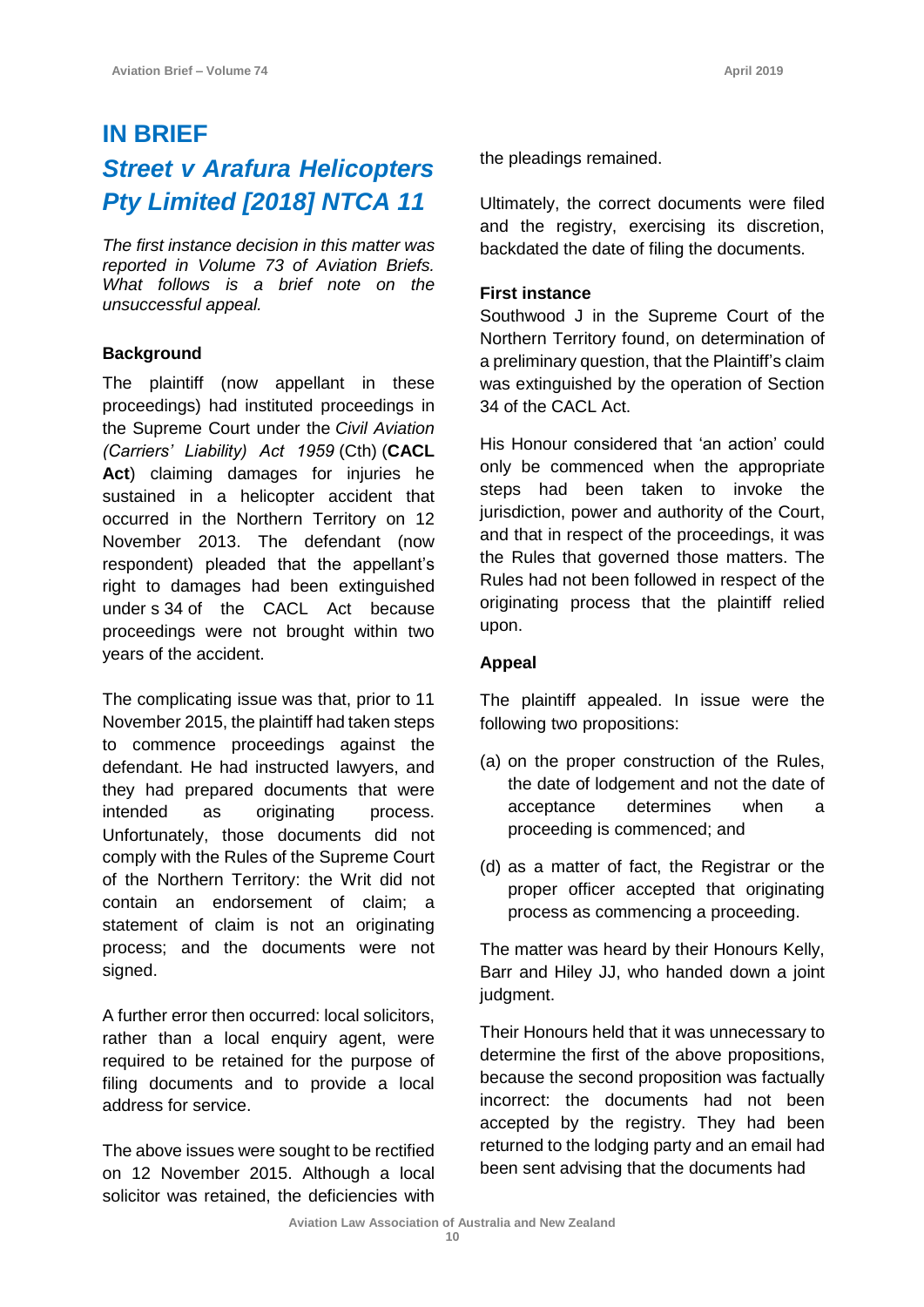## been rejected.

Their Honours found that Southwood J was correct to find that the first document to be delivered to the registry of the Supreme Court and accepted for filing was the writ which was filed on 18 December 2015: that none of the documents that were delivered to the registry before that date had been accepted for filing; and that none of the documents that were delivered to the registry before that date were on the Court file at the date of hearing the preliminary question.

The appeal was dismissed.

# *Bhatia v Malaysian Airline Systems Berhad [2018] FCA 1471*

## **Facts**

Dr Bhatia filed an originating application and statement of claim in the Federal Court on 4 June 2018 claiming damages against Malaysian Airline System Berhad (**MAS**) for personal injuries he allegedly suffered on board Malaysian Airlines Flight MH1 between London and Kuala Lumpur on 5 June 2016.

#### **Issue**

Malaysian Airlines Flight MH1 was operated not by MAS, but by Malaysia Airlines Berhad (**MAB**). MAS and MAB are separate legal entities.

Dr Bhatia's right to damages is governed by the *[Civil Aviation \(Carriers' Liability\) Act](https://jade.io/article/218797)  [1959](https://jade.io/article/218797)* [\(Cth\)](https://jade.io/article/218797) (**the [CA Act](https://jade.io/article/218797)**). The CA Act gives force of law to the *Convention for the Unification of Certain Rules for International Carriage by Air 1999* (**the Convention**). Pursuant to the Convention:

• the carrier (in this case, MAB) is liable for damage sustained in case of bodily injury of a passenger upon condition only

that the accident which caused the injury took place on board the aircraft or in the course of any operations of embarking or disembarking;

- there is no cause of action against the carrier except as provided for by the Convention (s 9E of the CA Act); and
- the right to damages against the carrier shall be extinguished if no "action" is "brought" within a period of two years from the date of arrival of the aircraft at the destination (or the date it ought to have arrived) (Article 35 of the Convention).

Dr Bhatia's cause of action was therefore one that should have been brought against MAB, not MAS, and it should have been brought by 5 June 2018.

#### **Proposed amendment**

Dr Bhatia sought to amend the proceedings by 'correcting' the name of the respondent so that it became MAB.

Dr Bhatia's application preceded on the basis of *Federal Court Rules 2011* (Cth) r 8.21, which provided the Court with a discretionary basis to amend an originating process. Dr Bhatia's position was that, if the amendment were allowed, his "action" should be treated as having been commenced within the two-year time period required by the Convention.

MAB and MAS opposed the amendment application on the basis that any right to damages enjoyed by Dr Bhatia against MAB, and any corresponding liability of MAB, had already been extinguished and could not be revived by the Court exercising a discretionary power under r 8.21 or otherwise.

## **Decision of Charlesworth J**

His Honour found that there was no "action" that was "brought" within two years of the relevant date.

For an "action" to be "brought" for the purposes of the Convention, his Honour found that the "action" had to be "brought" against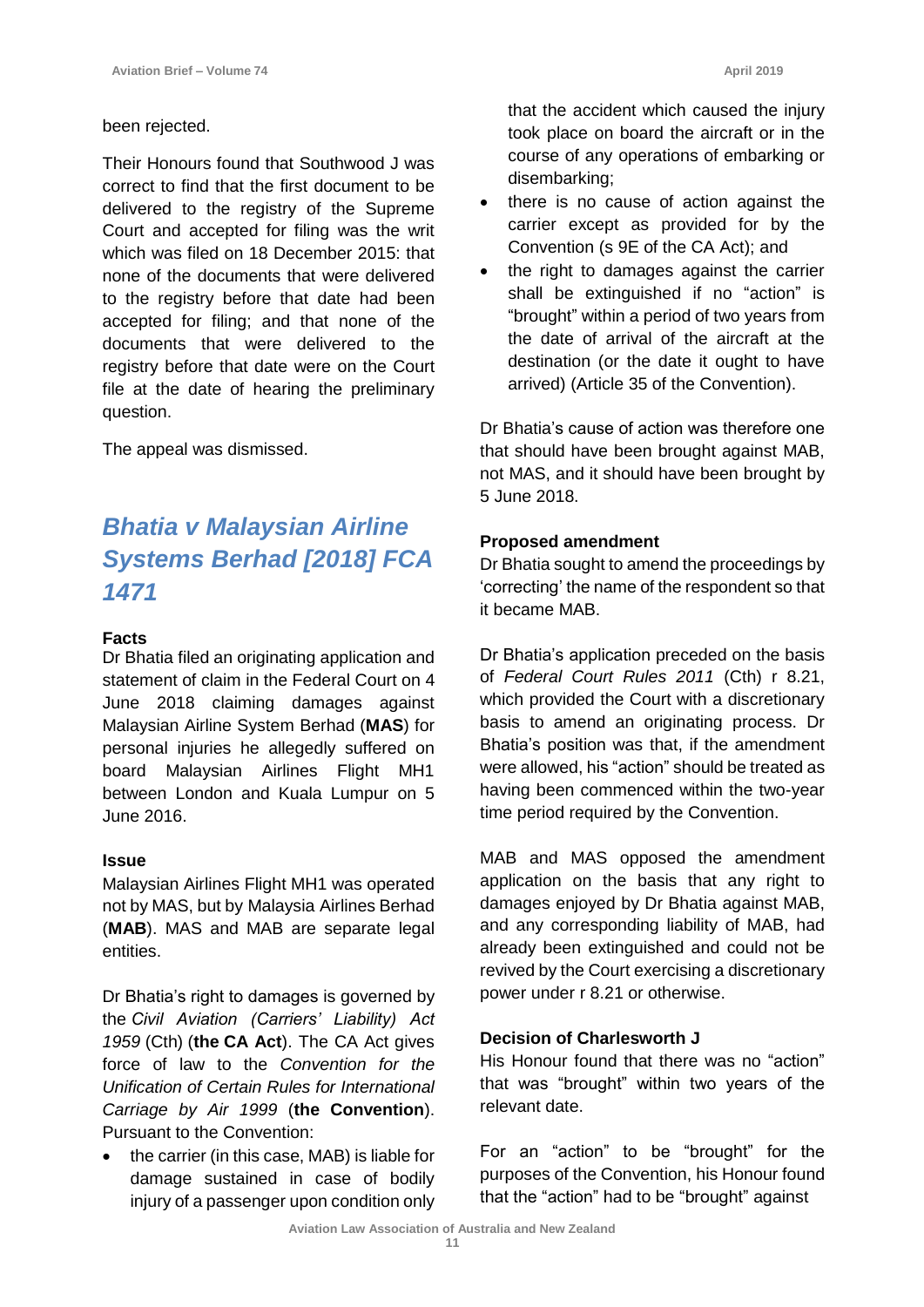the relevant entity. That is, the words "brought" and "action" had to be understood as referring to the bringing of a proceeding for disputed rights and liabilities between two parties. Those words could not be understood as meaning the bringing of a proceeding against a separate party, even if the proceeding set out a cause of action that if brought against the relevant entity and if made out would be successful, and even if it was accepted that the subjective intention of the party bringing the proceeding was to proceed against only the party against who it had rights.

His Honour found that the case brought against MAS was hopeless. Only MAB could have a liability in respect of the pleaded circumstances, but no claim was brought against it.

His Honour further noted that r 8.21 would not assist Dr Bhatia, because there had not been a "mistake" in naming MAS as respondent in the way contemplated by that rule, and/or because any claim where a substitution of a respondent party occurred would be treated as having commenced on the date of amendment because of r 8.22.

Further, it was not in dispute that the Convention extinguished the substantive right to damages governed by the Convention, and Art 35 therefore operated differently from statutes erecting limitation periods within which an existing right may be enforced. It was therefore appropriate to determine the issue at an interlocutory stage and to not allow an amendment pursuant to r 8.21.

Dr Bhatia's amendment application was refused.

# *Kempsey Shire Council v Five Star Medical Centre Pty Ltd [2018] NSWCA 308*

*[This is the original, unedited headnote preceding the Court's judgment. Readers are directed to a copy of the judgment, which can be found at: [https://www.caselaw.nsw.gov.au/decision/](https://www.caselaw.nsw.gov.au/decision/5c102c67e4b0b9ab40211ff5) [5c102c67e4b0b9ab40211ff5](https://www.caselaw.nsw.gov.au/decision/5c102c67e4b0b9ab40211ff5) ]*

On 25 February 2014, Dr Alterator, the directing mind of Five Star Medical Centre ("the plaintiff"), flew an aircraft owned by the plaintiff from Port Macquarie to Kempsey Aerodrome. On landing at Kempsey Aerodrome in the early afternoon, the aircraft collided with a kangaroo.

The plaintiff brought proceedings in negligence against Kempsey Shire Council ("the defendant"), which owned and controlled the Aerodrome, for the costs of repairing the aircraft. The primary judge held that the defendant breached its duty of care to users of the aerodrome by:

- (a) not issuing a notice to airmen (NOTAM) stating that kangaroo incursions onto the aerodrome had increased to dangerous levels; and
- (b) not erecting a kangaroo-proof fence around the aerodrome.

At the time of the accident, Dr Alterator was aware of a warning published by Airservices Australia in the *En Route Supplement Australia* ("ERSA") Notice for Kempsey Aerodrome, reading "1. Kangaroo hazard exists".

The *Civil Liability Act 2002* (NSW) relevantly provides:

# **5F Meaning of "obvious risk"**

(1) For the purposes of this Division, an *obvious risk* to a person who suffers harm is a risk that, in the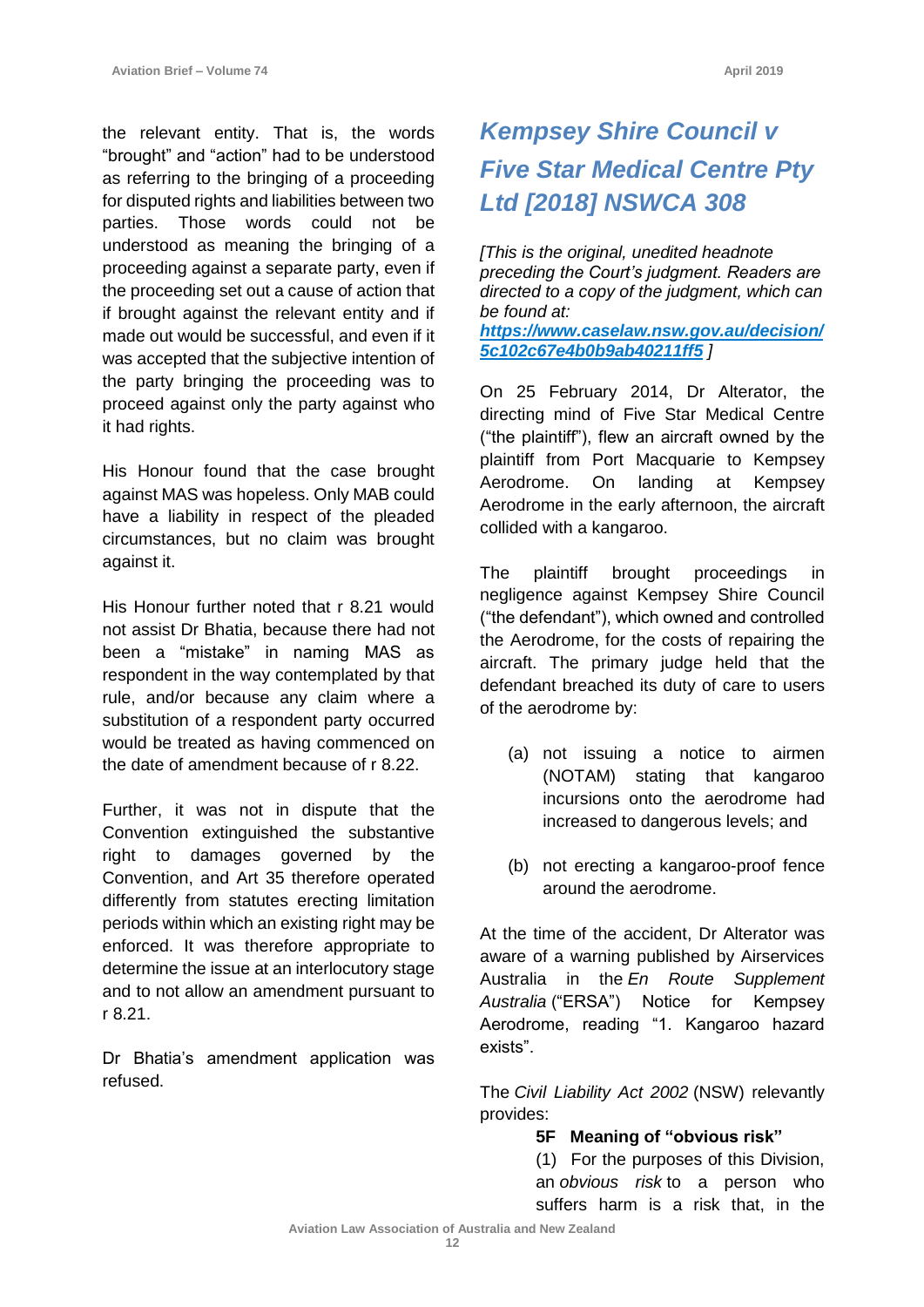circumstances, would have been obvious to a reasonable person in the position of that person.

…

(3) A risk of something occurring can be an obvious risk even though it has a low probability of occurring.

# **5H No proactive duty to warn of obvious risk**

- (1) A person (*the defendant*) does not owe a duty of care to another person (*the plaintiff*) to warn of an obvious risk to the plaintiff.
- (2) This section does not apply if: (a) the plaintiff has requested advice or information about the risk from the defendant, …

# **42 Principles concerning resources, responsibilities etc of public or other authorities**

The following principles apply in determining whether a public or other authority has a duty of care or has breached a duty of care in proceedings for civil liability to which this Part applies:

- (a) the functions required to be exercised by the authority are limited by the financial and other resources that are reasonably available to the authority for the purpose of exercising those functions,
- (b) the general allocation of those resources by the authority is not open to challenge,

The key issues on appeal were:

- (i) With respect to breach (a), whether the alleged breach was a failure to warn of an obvious risk, so that liability was precluded by *Civil Liability Act 2002* (NSW), s 5H;
- (ii) With respect to breach (b), whether the finding of breach should have been made in the light of *Civil Liability Act*, s 42(b).

The Court (Basten JA, McColl JA agreeing, Simpson AJA dissenting) **allowed the appeal and held:**

*In relation to (i):*

(Per Basten JA, McColl JA agreeing)

1. The obviousness of a risk should be assessed at a reasonable level of generality: [12]. A risk may be obvious even though it has a low probability of occurring; an increase in the likelihood of the risk materialising did not create a different risk: [14].

2. The plaintiff should have been, and was, aware of the obvious risk of colliding with a kangaroo on the runway at Kempsey aerodrome as the aircraft was landing. Contrary to the trial judge's finding that macropod levels at the aerodrome had reached "dangerous levels" around the time of the accident, there was no evidence of a significant change in macropod numbers during the early afternoon in the months prior to the accident. It was thus not possible on the evidence to conclude that a level of risk existed at the time of the accident not properly described as within the obvious risk accepted by the pilot: [33]-[34].

3. Though the plaintiff had consulted both the ERSA and NOTAM online before flying, this did not constitute requesting advice or information about the risk from the defendant, so as to engage s 5H(2)(a) of the *Act*. Though both the ERSA and NOTAM contained information provided by the defendant, each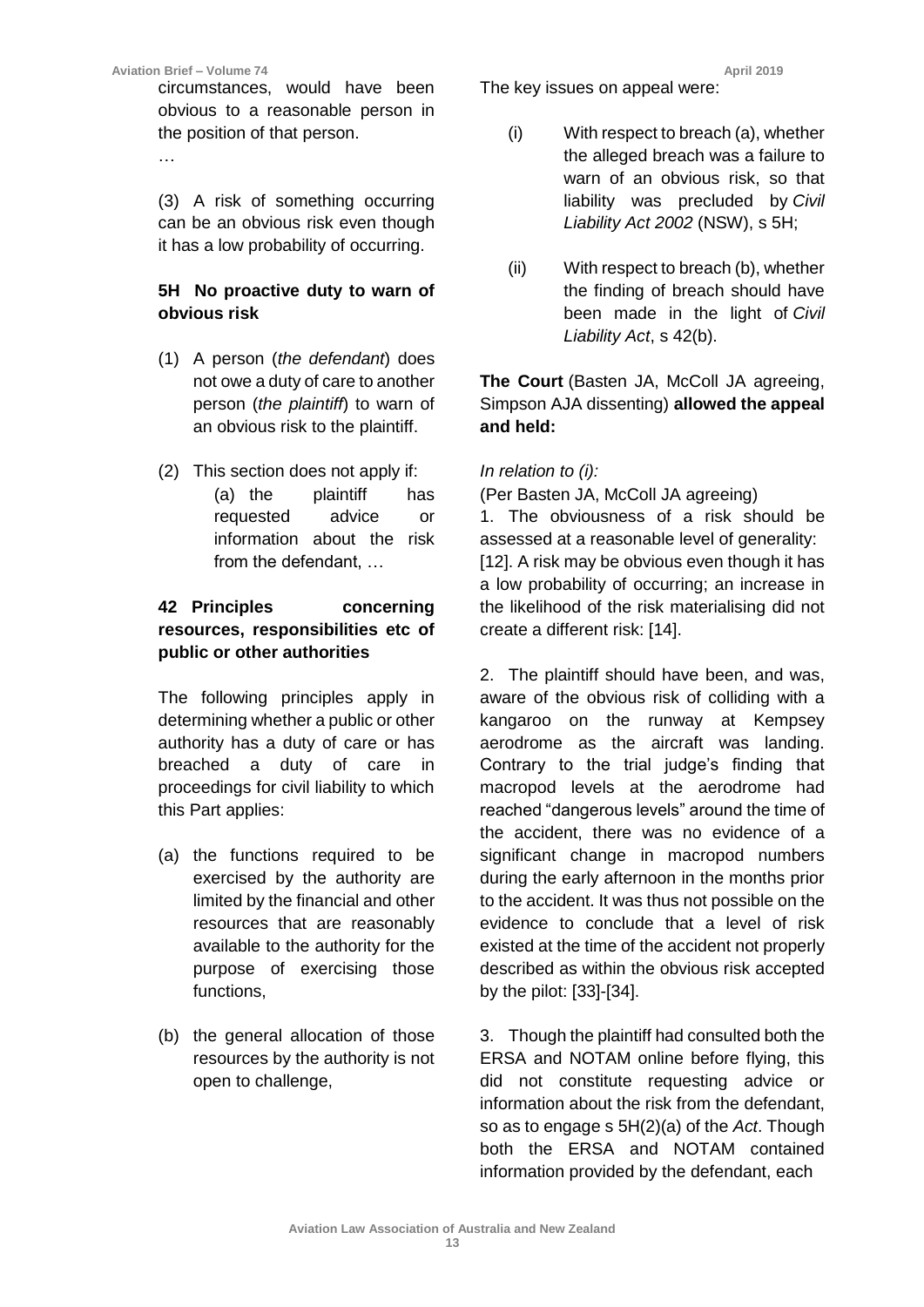appeared on a website operated by Airservices Australia. Even if it were correct to say that a person "requests" information from a service provider by accessing their website, it could not be said that accessing the website also constitutes a "request" to third parties who provide information to the service provider: [36].

# (Per Simpson AJA, dissenting)

4. A liberal interpretation should be given to s 5H(2)(a). As the source of the information on the Airservices Australia website was in effect the defendant, it is not unreasonable to construe consulting the website as an indirect request for advice or information from the defendant: [104], [106]-[107]. Further, the defendant's breach was not a "failure to warn", but rather a "failure to provide information" which it had an obligation to provide: [110]-[111].

*In relation to (ii):* (Per Basten JA, McColl JA and Simpson AJA agreeing)

5. The principle in s 42(a) of the *Civil Liability Act* is not limited to functions that public or other authorities are legally required to exercise. In the case of councils, it extends to functions exercised in response to requirements imposed by the needs of the community as understood by the council, under *Local Government Act 1993* (NSW), s 24. Accordingly, the defendant's operation of the aerodrome engaged s 42(a): [55].

6. Even if s 42(a) were not engaged, it would not necessarily follow that s 42(b) was not engaged. Section 42(b) only refers back to s 42(a) to identify the resources to which it applies, namely "the financial and other resources" of the authority: [58].

7. The evidence demonstrated that the Council did not have available resources to build a fence, without reducing funds

allocated to other works and purposes. Section 42(b) precluded the Court finding a breach of duty by failure to take a precaution, in circumstances where any decision to take the precaution required an assessment of conflicting demands on the Council's budget: [64].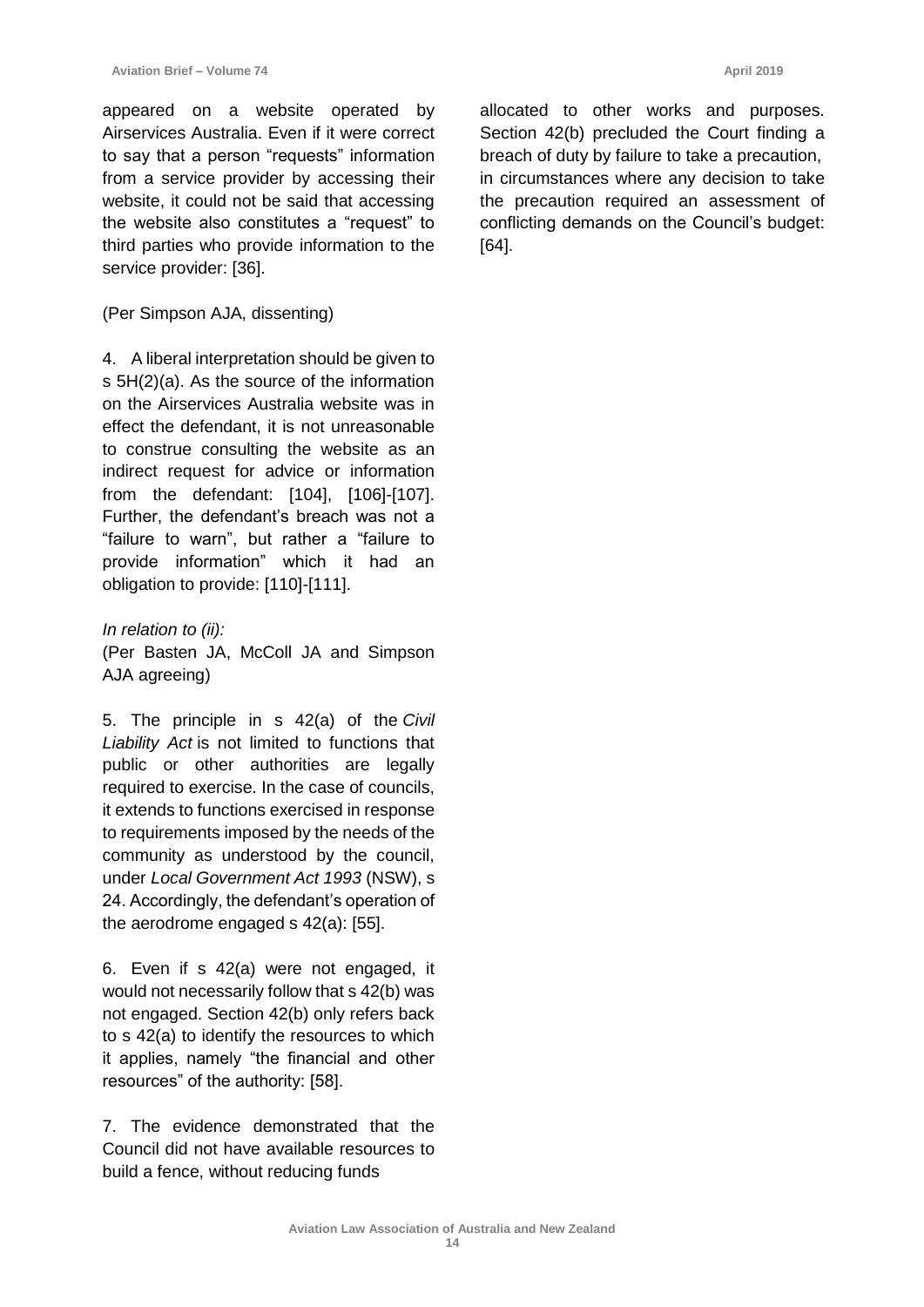# **2. Government update**

# **Back to the Future for Australian Drone Regulation: The Senate Inquiry into Drones and the Government's Response**

# **Michael Nas, Associate Principal, Bennett +Co**

In the last edition of Aviation Briefs I wrote about CASA's Drone Safety Review conducted at the behest of the Minister for Infrastructure and Transport and published in May 2018 (**CASA Review**).

The CASA Review countenanced a future for drones (aka UAV, UAS, RPAS etc) that built upon the lessons learned to date, and contemplated the next steps in an ever-changing regulatory environment. It also flagged the need for increasing oversight owing to the proliferation of drones and the expansion of their capabilities and applications.<sup>1</sup>

That drone oversight represents a complex task has been recognised since at least 2004,<sup>2</sup> and it is a task that currently stretches CASA's limited resources.<sup>3</sup> The task has become more complicated over time with the increasing sophistication and accessibility of drone technology, and the growing number of operators with little prior aviation experience. Still, CASA's Review signified that while Australian regulations were a work in progress, and work was progressing.

The report of the Senate inquiry into the current and future regulatory requirements impacting the safe commercial and recreational use of drones published in July 2018 (**Senate Report**) presented the status of Australia's drone regulations in a different light. The Committee charged with the inquiry made numerous recommendations for improvement, stating it was 'alarmed' in some cases about the status of drone operations and regulations.<sup>4</sup> Significantly, the Committee also called for immediate reform to Part 101 of the *Civil Aviation Safety Regulations 2001* (Cth) (**CASR Part 101**), which houses the primary components of CASA's drone rules, signaling potential implications for one of the fastest growing sectors in aviation.

In November 2018, the Government responded (**Government Response**) to the Senate Report, accepting the recommendations relating to drone registration and education which had already been proposed by CASA. The Response also declined to action certain Committee recommendations, particularly regarding reform to the 'sub-2kg rule', which recommendation the Government 'noted'. Significantly, the Government Response signaled a change of approach to drones, to be dealt with under a 'whole of government' policy going forward.

This article analyses the recommendations of the Senate Report, comparing and contrasting these against the Government Response. The intention is to shed light on the arguments and the positions taken by the Committee and the Government. As will be seen, the Government Response likely means that CASA's plan is back on track albeit with adjusted policy. While the Report sought to provide clarity regarding the future for drones, the Government Response renders that future somewhat opaque, at least in so far as regulatory outcomes in the longerterm are concerned.

 $\overline{a}$ <sup>1</sup> CASA, 'Review of aviation safety regulation of remotely piloted systems' (2018) <https://www.casa.gov.au/standard-page/dronesafety-review>.

<sup>&</sup>lt;sup>2</sup> See Matthew T DeGarmo, 'Issues Concerning Integration of Unmanned Aerial Vehicles in Civil Airspace' (MITRE Product Report, No WP 04W0000323, Centre for Advanced Aviation System Development, November 2004).

<sup>&</sup>lt;sup>3</sup> CASA, 'RPAS in Australian Skies', 13 March 2018 <https://www.casa.org.au/about-us/standard-page/rpas-australian-skiesconference>.

<sup>4</sup> Senate Report, 70, 102, 105, 106.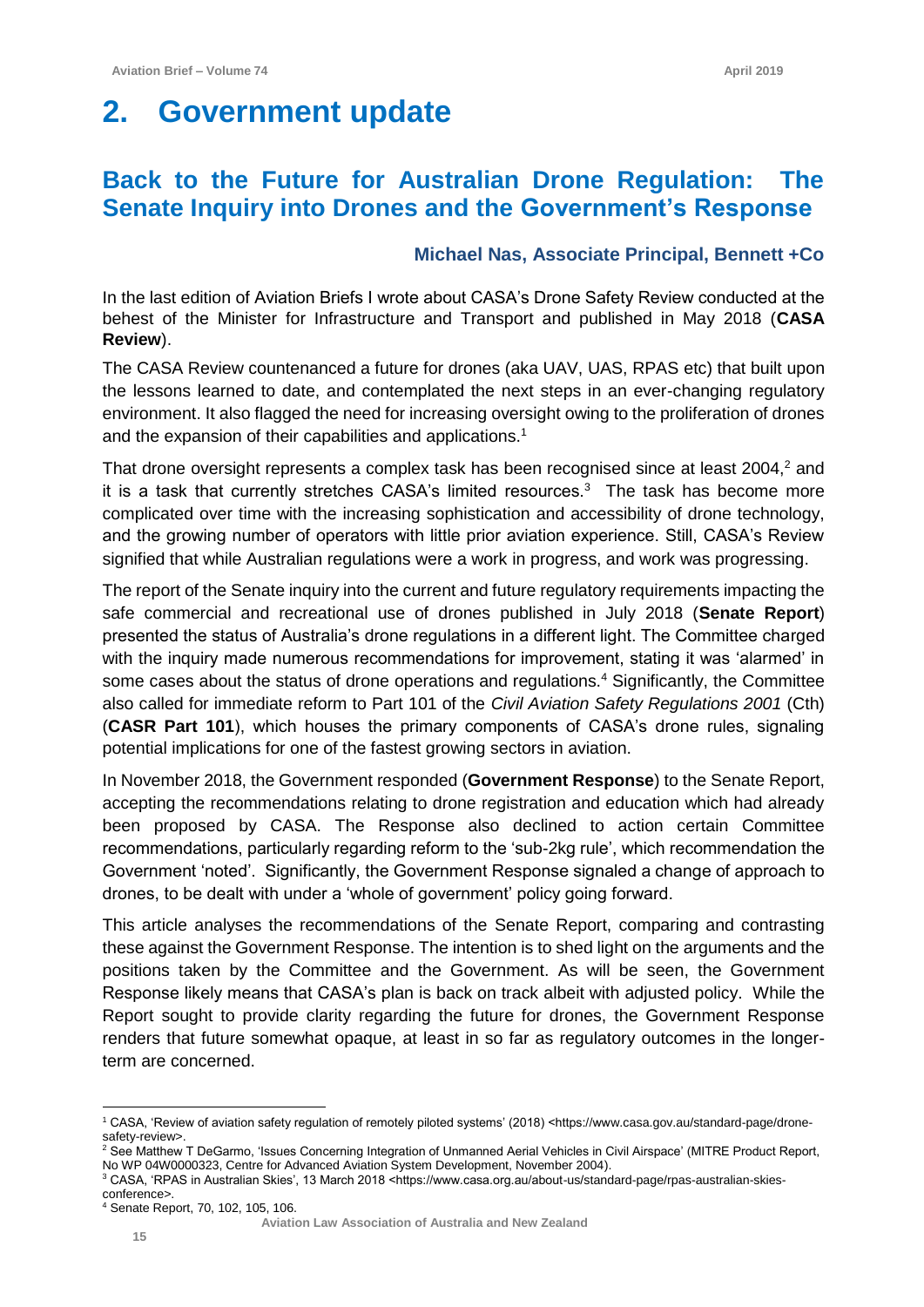# **Background to the Senate Report**

Australian drone regulation began in earnest in 2001 when CASR Part 101 was implemented, making Australia a world leader at the time.<sup>5</sup> Indeed, Australia hosted some of the first forays into the world of commercial applications and witnessed some remarkable triumphs of technology.<sup>6</sup> From a regulatory standpoint, however, progress in relation to amendments and updates through the late 2000s was minimal.<sup>7</sup> In the result, CASR Part 101 (as it was) survived largely unamended for approximately 14 years.

This did nothing to impede the technological advancement of drones in the interim. While the early CASR Part 101 was sufficient at the time, the drone industry in Australia was in its relative infancy, with only a handful of entities operating under it.<sup>8</sup>

By 2014, CASA had seen the significant expansion of the commercial drone market.<sup>9</sup> At the time, CASR Part 101 featured a weight classification involving 'exempted' micro UAS of less than 100g, a 'small' category of drones up to 150kg, and a 'large' category heavier than 150kg.<sup>10</sup> An issue then arose as to the need to revisit the classification for the emerging class of 'light' drones.<sup>11</sup> In particular, the enormous variety of craft between 100g and 150kg stood out as requiring consideration,<sup>12</sup> and this issue featured prominently in the amendments which took effect in late 2016 (**2016 Amendments**).

The 2016 Amendments introduced the 'sub-2kg' and 'excluded category' concepts. These concepts have been debated since 2014 when CASA announced it was commencing consultation. This included a parliamentary motion for disallowance. And although the motion failed, clearly some conjecture about the propriety of the rules has survived.

Media reports of safety and privacy issues involving drones in Australia and elsewhere have subsequently fed concerns. In October 2016, not long after CASR Part 101 was amended, the Senate charged the Senate Rural and Regional Affairs and Transport References Committee (**Committee**) with undertaking an inquiry. Nearly two

years in the making, the Senate Report followed on the heels of the CASA Review.

## **Breaking Down the Senate Review**

The terms of reference for the Senate Review defined a much broader envelope than a review of just the 'sub-2kg rule' and included inquiries into:

The current and future state of the industry and the regulatory requirements for safe commercial and recreational use of drones;

 $\overline{a}$ <sup>5</sup> Senate Report, 14.

<sup>&</sup>lt;sup>6</sup> See for instance the early successes of the Aerosonde UAV: Walker, Malcolm M J M, 'The Evolution of Specific Legislation Governing Australian Unmanned Aerial Vehicles (UAVs)' (Discussion Paper, Civil Aviation Safety Authority – Australia, 9 June 1999).

<sup>7</sup> See CASA, 'CASR Part 101 History' <https://www.casa.gov.au/standard-/casr-part-101-unmanned-aircraft-and-rocket-operationshistory-0>.

<sup>&</sup>lt;sup>8</sup> Senate Report, 14.

<sup>9</sup> Civil Aviation Safety Authority, *Notice of Proposed Rule Making – Remotely Piloted Aircraft Systems*, NPRM 1309OS, May 2014. <sup>10</sup> See Nas, M, *Classifying Unmanned Aircraft Systems: Developing a Legal Framework for the Purposes of Airworthiness* 

Certification (Masters Thesis, Murdoch University, 2015) [<http://researchrepository.murdoch.edu.au/id/eprint/29646](http://researchrepository.murdoch.edu.au/id/eprint/29646) > (Thesis). <sup>11</sup> Civil Aviation Safety Authority, *Notice of Proposed Rule Making – Remotely Piloted Aircraft Systems*, NPRM 1309OS, May 2014. 12 Australian Aerospace Industry Forum, 'Recommendations of the Australian Aerospace Industry Forum Sub-Committee on

Unmanned Aircraft Systems Certification and Regulation for Routine Access of Small UAS to Class G Airspace' (Recommendation Paper, Australian Aerospace Industry Forum, November 2010), 11 <

[http://www.industry.gov.au/industry/IndustrySectors/aerospace/Documents/Final\\_for\\_Web.pdf](http://www.industry.gov.au/industry/IndustrySectors/aerospace/Documents/Final_for_Web.pdf) >.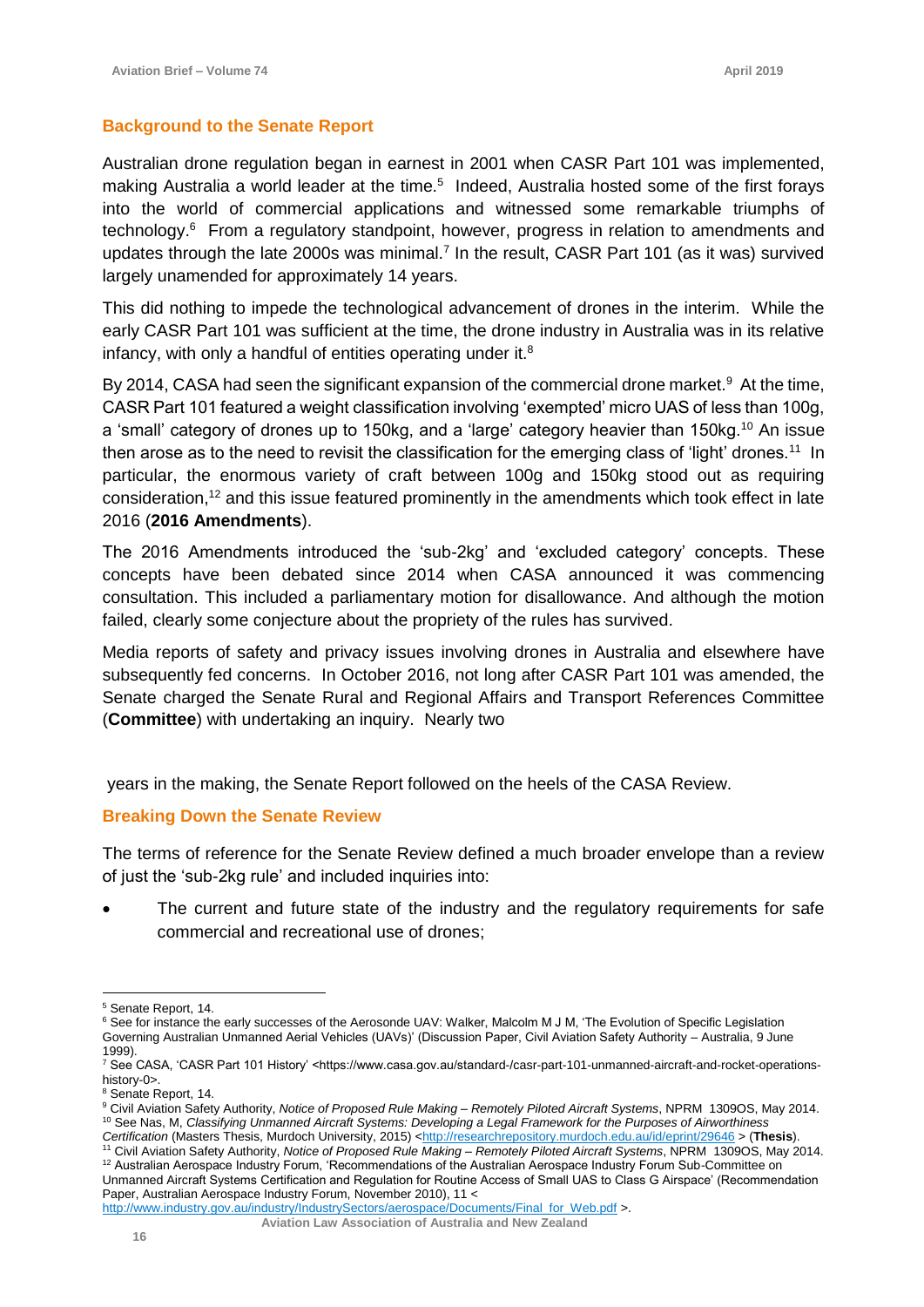- The importation of drones;
- International, state and local drone regulation and developments; and
- Security, privacy and insurance issues.

In all, 94 public submissions were lodged in response to the inquiry. More than 70 witnesses gave evidence at the public hearings that ensued.

The Committee made 10 primary recommendations, calling for a detailed reconsideration of the approach to drone regulation. Whilst the Report acknowledged the difficulties faced by CASA in its work, it can be read as a critique of CASA's work.

The following is a review of the key aspects of the Report, with the Government Response appended.

#### **Analysis of Key Recommendations of Senate Report**

#### • *The Sub-2kg Rule & the Excluded Category (Recommendation 1)*

The Committee considered the 2016 Amendments, in particular the 'sub-2kg' and 'excluded category' concepts. The 2016 Amendments created new weight classes, sub-dividing the prior class between 100g and 150kg. Under the Amendments, drones weighing less than 2kg were no longer required to obtain Remote Pilot Licences (**RePLs**) or RPA Operating Certificates (**ReOCs**), subject to compliance with 'Standard Operating Conditions' including altitude and airspace restrictions.

CASA's stated intention was to reduce the 'cost and legal requirements for lower-risk operations' and to 'cut red tape'.<sup>13</sup> However, to some this appeared to be a 'deregulation of the entire UAV (drone) industry'.<sup>14</sup>

Whilst observing there had been no reported drone collisions in Australia, the Committee considered that safety and privacy-related issues were now 'commonplace'.<sup>15</sup> The Committee noted comments that it was simply a matter of time until a drone brought down a commercial airliner.<sup>16</sup> The ATSB stated there was indeed 'cause for concern'.<sup>17</sup>

The Committee reviewed the data, including:

- (a) ATSB figures recording 180 drone safety-related occurrences between 2012 and 2016, with a 'jump' in mid-2015.<sup>18</sup> An ATSB analysis indicated drones could likely penetrate the wing or fuselage of an air transport aircraft, and otherwise pose high risk of penetration or damage to general aviation aircraft windscreens;<sup>19</sup>
- (b) Laboratory testing and computer modelling from the UK concluding that even drones of 400g 'may pose a critical risk to windscreens and tail rotors of helicopters'; $^{20}$
- (c) A 2015 report produced in the US by a UAS Rulemaking Committee which concluded that 250g drones presented an 'acceptable risk level' and, therefore, represented a 'satisfactory weight threshold'.<sup>21</sup>

<sup>&</sup>lt;sup>13</sup> Senate Report, 15

<sup>&</sup>lt;sup>14</sup> Senate Report, 15 <sup>15</sup> Senate Report, 29

<sup>&</sup>lt;sup>16</sup> Senate Report, 31, referring to Prof. Ron Bartsch's comments to 9 News in February 2018.

<sup>&</sup>lt;sup>17</sup> Senate Report, 31. See also the comments of Airservices Australia recorded at Senate Report, 23.

<sup>18</sup> Senate Report, 32

<sup>19</sup> Senate Report, 41

<sup>&</sup>lt;sup>20</sup> Senate Report, 34

<sup>&</sup>lt;sup>21</sup> Senate Report, 37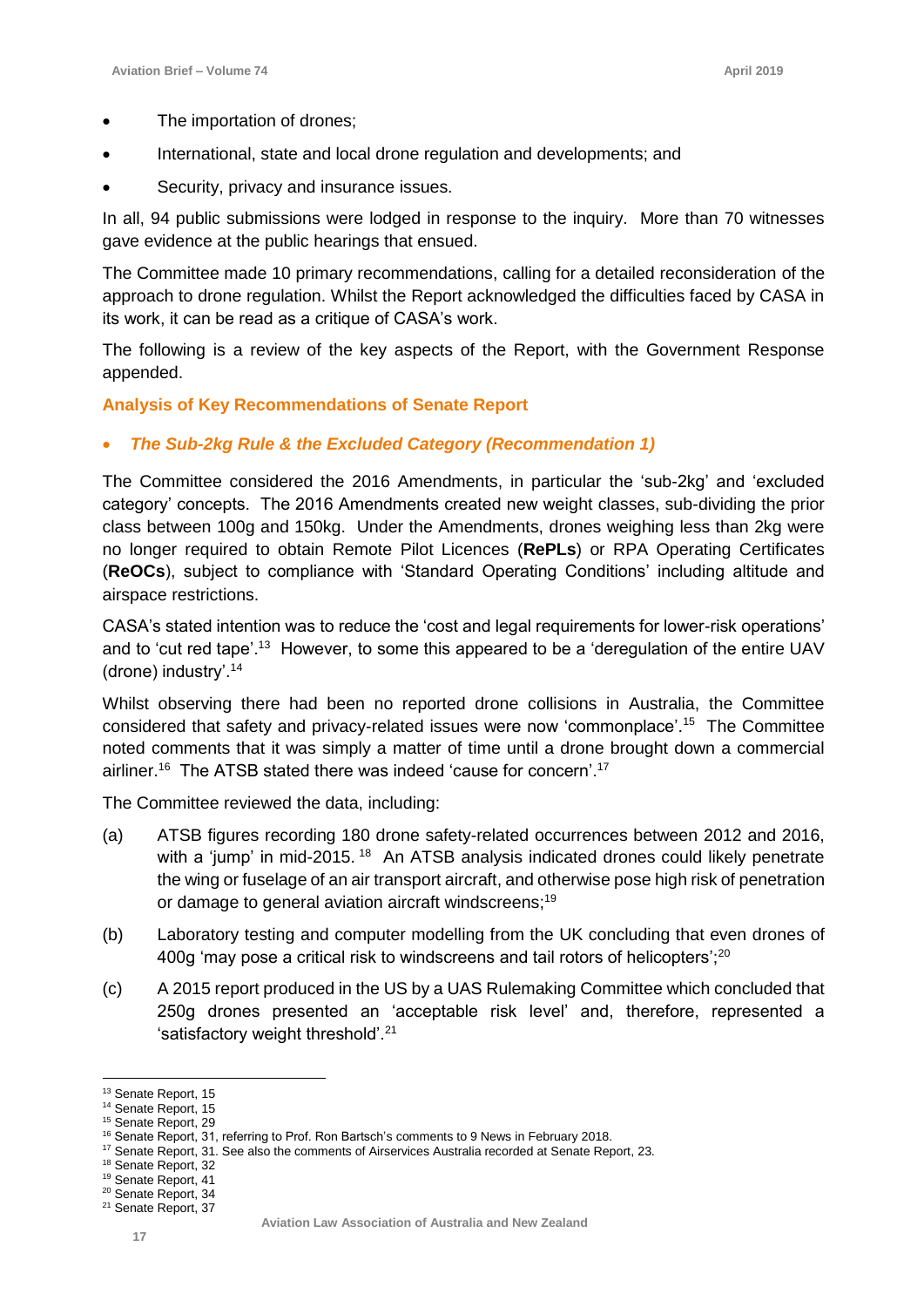Those making submissions<sup>22</sup> and the Committee considered such matters cast doubt on the rigour of CASA's 'due diligence' prior to the 2016 Amendments.<sup>23</sup> The Committee concluded:

- (d) it was "concerned by evidence presented through the inquiry that RPAS falling under the excluded category (weighing less than 2kg) are able to do significant damage to passenger aircraft when mid-air collisions occur";
- (e) it was "alarmed by CASA's apparent lack of due diligence prior to introducing the amendments";
- (f) "contrary to CASA's assessment that these RPAS are 'lower risk', the committee considers that even small RPAS weighing less than 2kg are capable of causing damage to rotorcraft, aircraft, people and property"; and
- (g) "reforms to Part 101 should be made in line with the evidence available about RPAS collision and risk.<sup>24</sup>

*Recommendation 1* of the Senate Report therefore recommended CASA draw on the growing body of international empirical research and collision testing on RPAS below 2kg to immediately reform CASR Part 101.<sup>25</sup>

# *Government Response to Recommendation 1*: "Noted"

*The Government did not consider the above data mandated immediate reform, and stood by the fact there had been no confirmed reports of a collision between drones and manned aircraft. The Government considered its data collection and participation in international programmes (part of its response to other recommendations*) would assist CASA in monitoring this issue. The *Government will review its position as technologies advance.*

• *Mandatory Registration (Recommendation 2)*

The Committee considered the lack of traceability when it comes to identifying drones and their operators in the event of an incident, noting CASR Part 101 did not require formal registration for drones weighing less than 150kg flown for recreation.<sup>26</sup>

Mandatory registration was (and is) therefore a significant issue, particularly given the potentially positive implications for safety, training, and enforcement which may flow from such a regime. This was covered in CASA's Safety Review, $27$  which indicated 86% support (of the 910 respondents) for some form of registration regime. The most commonly cited delineation for registration was the 250g weight limit referred to by other regulators.<sup>28</sup>

The Committee noted the Joint Statement issued in September 2016 by 16 aviation sector parties including the International Air Transport Association (**Joint Statement**). The Joint Statement called for registration of all RPAS to 'occur compulsorily at the time of purchase or resale', noting the probable deterrent effect this may have on drone operators, encouraging compliance by operators on the basis their details are recorded.<sup>29</sup>

However, not all feedback on registration was positive; some pointing to the potential cost

 $\overline{a}$ <sup>22</sup> See, for instance, Senate Report, 22, 41.

<sup>23</sup> Senate Report, 102 and 39 - 42.

<sup>&</sup>lt;sup>24</sup> Senate Report, 102.

<sup>25</sup> Senate Report, 101-103.

<sup>26</sup> Senate Report, 43.

<sup>27</sup> Senate Report, 43-50 (*inter alia*).

<sup>28</sup> Senate Report, 46. <sup>29</sup> Senate Report, 45.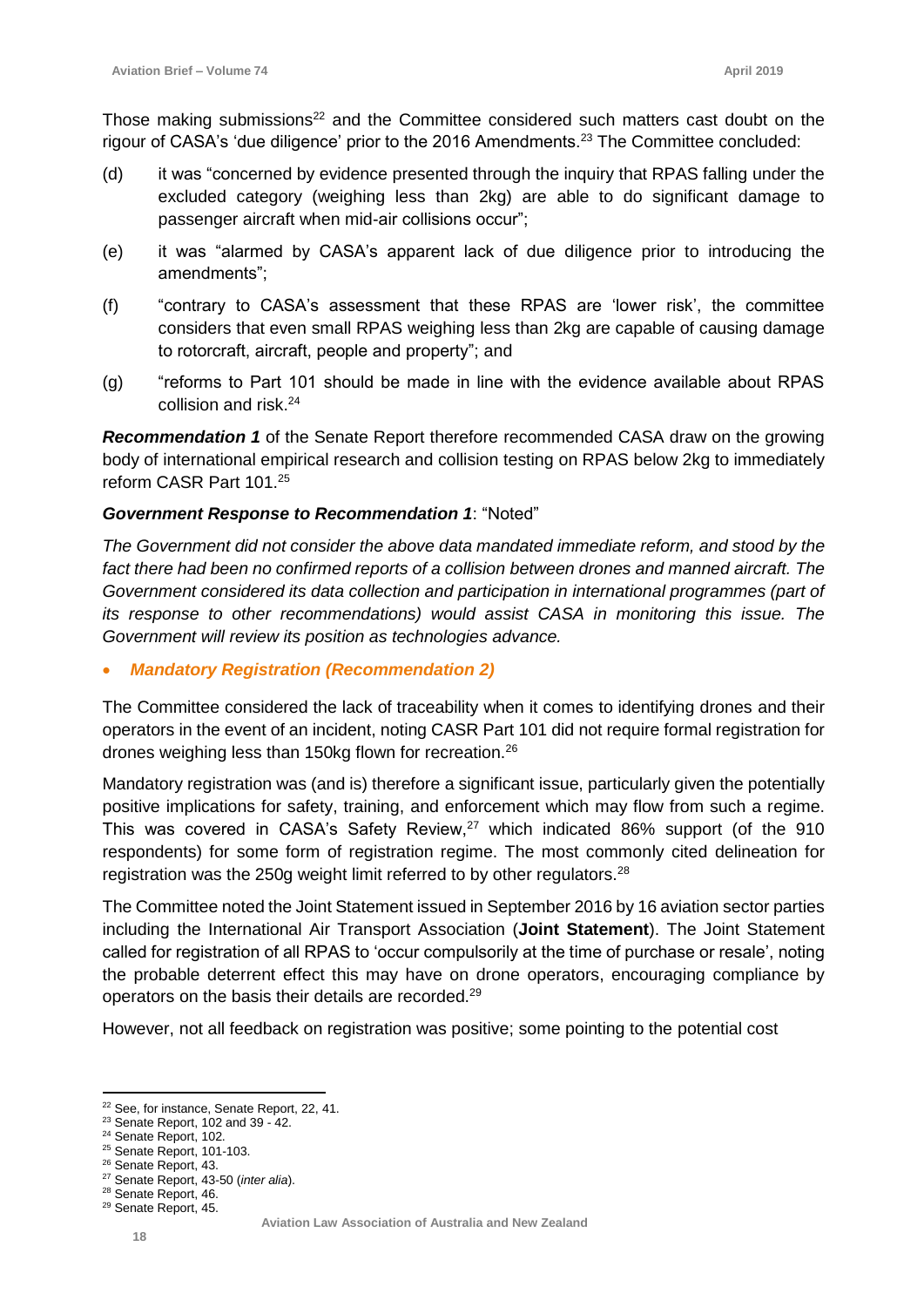imposts. $^{30}$  Nonetheless the Committee felt this could likely be overcome. $^{31}$ 

The Committee concluded 'the implementation of a mandatory registration regime presents the opportunity to create more stringent criteria for those wishing to operate an RPAS and to educate prospective operators', and further that 'the mandatory registration of RPAS is a sensible and logical step towards effective regulation'.<sup>32</sup>

*Recommendation 2* recommended that the Australian Government introduce a mandatory registration regime for all drones weighing more than 250g. This should include a basic competence test.

#### *Government Response to Recommendation 2: "Agreed"*

*The Government considered the Committee's recommendation (including competence testing) was consistent CASA's Safety Review. CASA has commenced reviewing cost-effective solutions for a mandatory registration scheme.* 

#### • *Training & Education (Recommendation 3)*

CASA flagged possible changes to its training and education regime in the CASA Review, suggesting support for a mandatory scheme.<sup>33</sup>

Demonstration of proficiency has traditionally formed part of aviation safety regulation through the issuance of operators' certificates and pilot licensing. Yet, the Committee noted there was no formal procedure requiring excluded category operators to learn the standard operating conditions or demonstrate compliance with the rules.<sup>34</sup>

For drones – particularly excluded category and sub-2kg operations – this represents a particular problem; namely, the ease with which drones can be accessed means inexperienced operators are not subjected to traditional 'checks and balances'.<sup>35</sup>

The Committee took account of the Joint Statement and the emphasis on fostering awareness of the legal responsibilities applicable to aviation operations.<sup>36</sup> It recommended operators be required to successfully complete a basic competence test regarding the safe use of drones and demonstrate an understanding of the penalties for non-compliance.

Having stated that it was 'alarmed' by reports of reckless and inexperienced drone operators, the Committee endorsed in *Recommendation 3* a tiered education regime for all drone users whereby the level of training required would be 'geared to the level of risk posed by each operation',<sup>37</sup> with users 'unlocking' capabilities with their demonstrated competence.<sup>38</sup>

# *Government Response to Recommendation 3: "Noted"*

*The Government supported a broader training and education regime, which it will work to implement in a cost-effective and careful manner. The Government noted that by requiring users to 'unlock' benefits, the Recommendation may require technological capabilities that are not feasible at this time.* 

<sup>&</sup>lt;sup>30</sup> Senate Report, 50, 51.

<sup>&</sup>lt;sup>31</sup> Senate Report, 104.

<sup>32</sup> Senate Report, 51.

<sup>33</sup> CASA Review, 8, 9. <sup>34</sup> Senate Report, 51.

<sup>35</sup> Senate Report, 51, 52, 54.

<sup>&</sup>lt;sup>36</sup> Senate Report, 56.

<sup>&</sup>lt;sup>37</sup> The Committee there echoed the sentiment of the Australian Association for Unmanned Systems: See Senate Report, 59. <sup>38</sup> Senate Report, 106.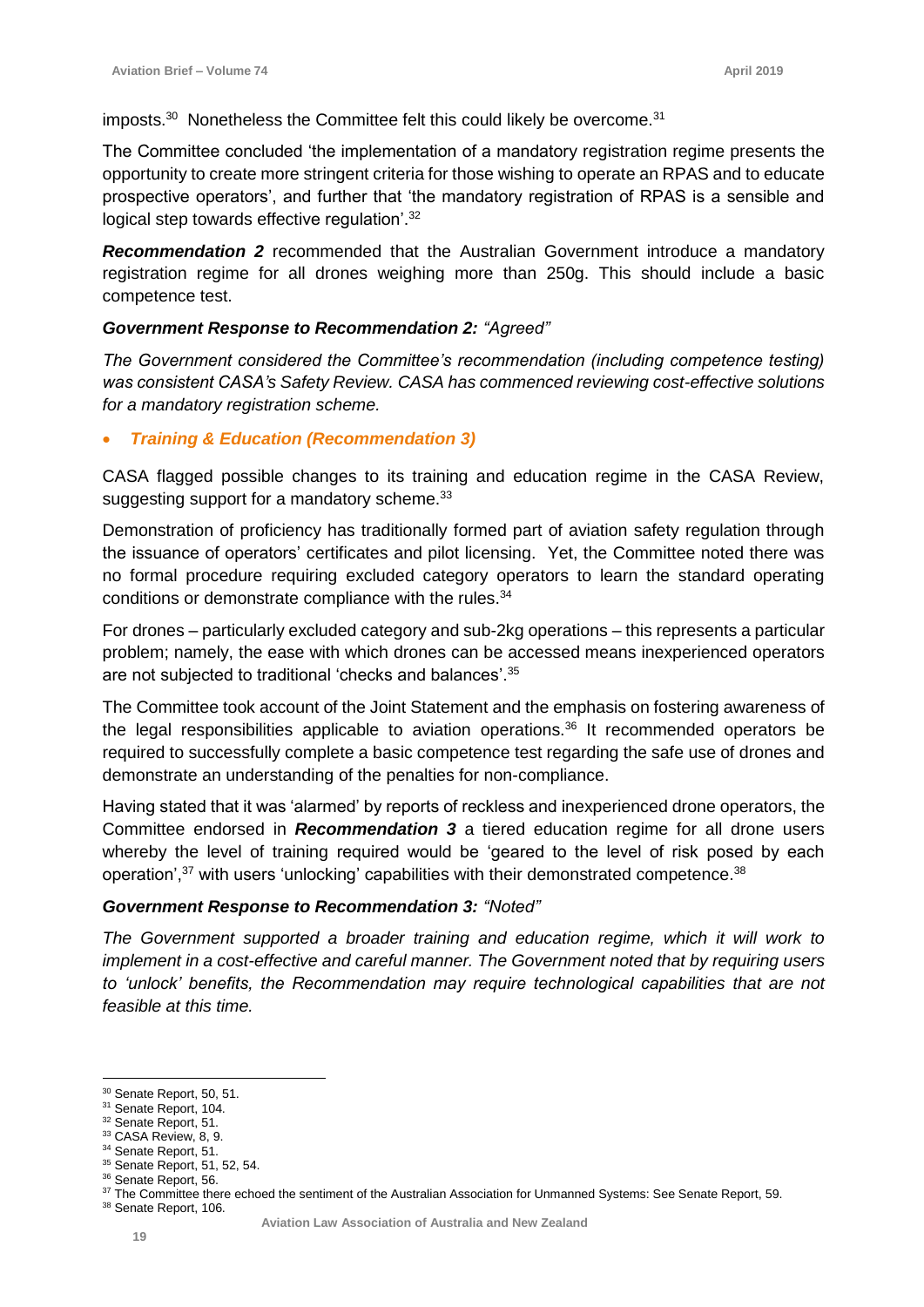# • *Airspace Usage & Enforcement (Recommendations 4 & 5)*

The Committee noted drones can access congested airspace and interfere with emergency operations. It noted the difficulties encountered by emergency services using helicopter landing sites (which, given comments regarding the potential vulnerability of helicopters to drone damage, was concerning).<sup>39</sup> The Committee also noted the 11 near encounters between aircraft and drones in January 2018 alone. $^{40}$ 

Submissions were made to the Committee proposing access to vulnerable airspace be 'off-limits' to drones, or restricted only to commercial drones.<sup>41</sup> The Committee was also 'alarmed' to learn 'airspace over or in the vicinity of Parliament House is not declared as a prohibited area'.<sup>42</sup> In that context, the Committee was concerned by reports of a drone operating over Parliament House in June 2017, thereby operating over a public building and over a 'populous area'.<sup>43</sup>

*Recommendation 4* recommended CASA join with other authorities to prohibit the use of drones in airspace above vulnerable areas, significant public buildings and infrastructure. $44$ 

Whilst the Committee considered CASA's 'Can I fly there?' app represented a step in the right direction, the possibility of technical restrictions to prevent unlawful drone operations such as 'electronic, physical or other measures' was noted by the Committee.<sup>45</sup>

Against that background, the Committee emphasised the importance of adequate enforcement powers. It received submissions that federal and state police are often best placed to address drone infractions. Elsewhere, such as in the US, laws have been passed authorising agencies to 'use reasonable force to disable, disrupt, damage or destroy a [drone] that poses a threat to safety or security'.<sup>46</sup> Similar laws are in place in the UK.<sup>47</sup>

While Australia's work on enforcement measures continues,<sup>48</sup> and whilst the Committee recommended the strengthening of such measures, it considered technological solutions should assist in this endeavour.

## *Government Response to Recommendation 4: "Agreed in Principle"*

*CASA will continue to work with enforcement agencies to develop processes to restrict drone incursions in vulnerable airspace. The Government stated some mechanisms are already in place but are difficult to apply just to drones. There may be other options such as legislative action at state or territory level, or the use of geo-fencing or other technologies as they advance.* 

The Committee further considered the implementation of altitude and distance restrictions for drones. The potential for ADS-B, Traffic Collision Avoidance Systems (**TCAS**), and geo-fencing solutions to control the misuse of drones and any consequences was noted.<sup>49</sup> The Committee supported the continued investment in such technologies as well as traffic management solutions

<sup>&</sup>lt;sup>39</sup> Senate Report, 65.

<sup>40</sup> Senate Report, 67.

<sup>41</sup> Senate Report,65 to 67.

<sup>42</sup> Senate Report, 70

<sup>&</sup>lt;sup>43</sup> The Committee raised the question as to the characteristics of 'a significant density of population' to be deemed a 'populous area' under the standard operating conditions. Indeed the definition of populous area has been an item for regulatory consideration for some time: See Reece Clothier, Rodney Walker, Neale Fulton and Duncan Campbell, 'A Casualty Risk Analysis for Unmanned Aerial Systems (UAS) Operations over Inhabited Areas' (Paper presented at AIAC12 – Twelfth Australian International Aerospace Congress, 2nd Australasian Unmanned Air Vehicles Conference, 19 – 22 March 2007, 3, 4.

<sup>44</sup> Senate Report, 107.

<sup>45</sup> Senate Report, 107.

<sup>46</sup> Senate Report, 75.

<sup>47</sup> Senate Report, 76.

<sup>48</sup> See for instance CASA's inter-agency forum in November 2017 on the topic: Senate Report, 75.

<sup>&</sup>lt;sup>49</sup> For an explanation of these technologies, see Chapter 6 of the Senate Report.

**Aviation Law Association of Australia and New Zealand**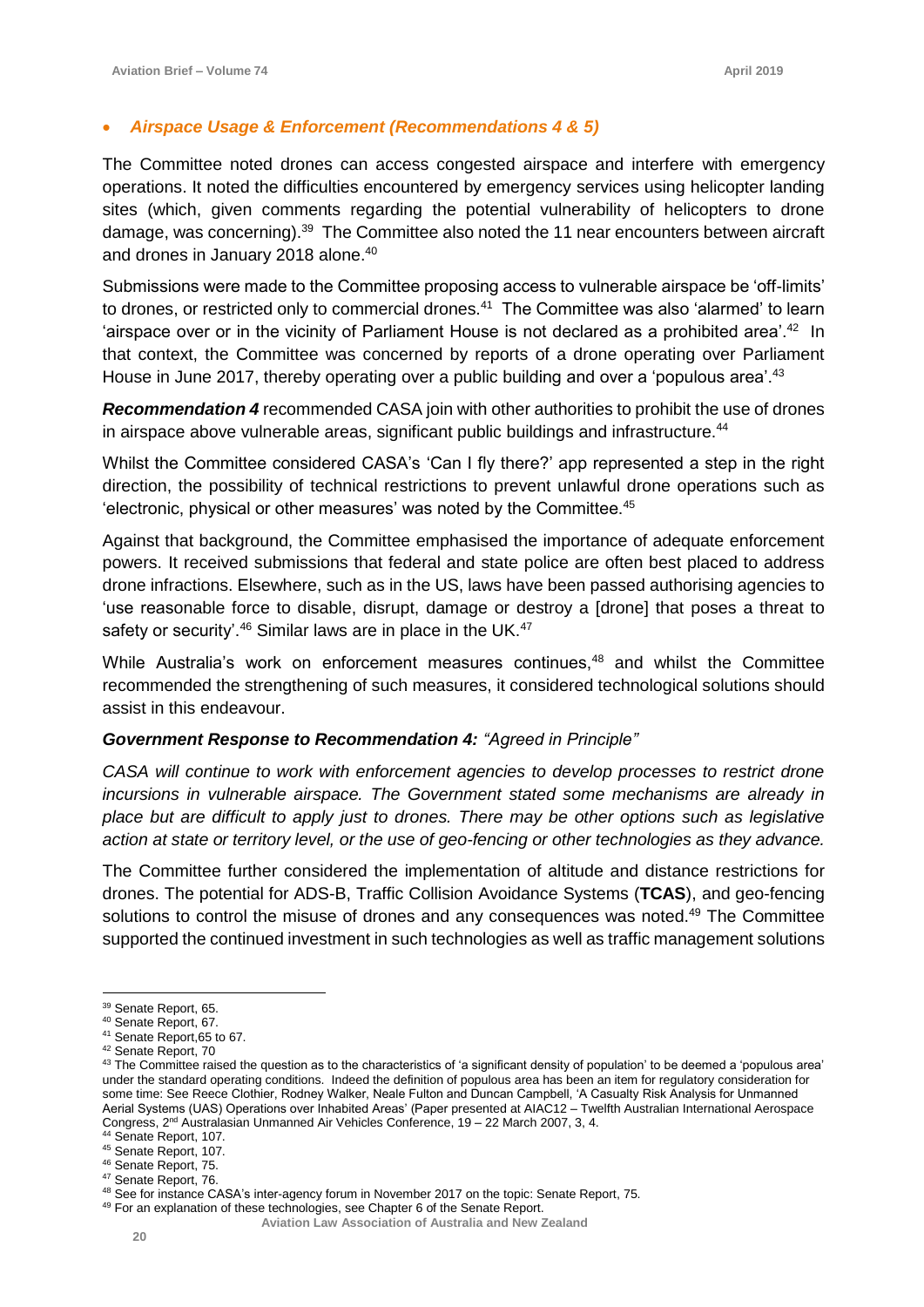such as Unmanned Traffic Management (UTM) and the OneSKY CMATS platform.<sup>50</sup> The Committee 'strongly encourage[d] the government to continue to utilise the technical and industry expertise of stakeholders to develop future solutions to RPAS safety'.<sup>51</sup>

*Recommendation 5* therefore specified that the Government and CASA should work with drone manufacturers to develop technological solutions for airspace restrictions for drones.

## *Government Response to Recommendation 5: "Noted"*

*While the Government supports the efforts of manufacturers to develop these technologies, it considered the development of technical standards to be unfeasible given the number of manufacturers, which are mainly overseas.* 

# • *Airworthiness Standards (Recommendations 6 & 7)*

The Committee commented on the importance of airworthiness standards for drones, which could facilitate consistent technical design and manufacture of drones in a manner similar to that which already applies to conventional aircraft.<sup>52</sup> The Committee noted an RMIT study in 2016 indicating that technical issues account for more than half of the number of drone accidents,<sup>53</sup> and also acknowledged CASA's work in consulting with global aviation regulators towards an airworthiness framework.<sup>54</sup>

Such a framework has been identified as a critical aspect for future drone regulation, and a key to the wide-scale integration of drones into shared airspace.<sup>55</sup> However, having been identified in 2004 as a topic of 'high legal complexity'<sup>56</sup> the pace of progress has been relatively slow internationally. Submissions to the Committee noted the central importance of an airworthiness regime<sup>57</sup> including because it may play a role in addressing many of the other issues concerning drones (for instance, airworthiness rules may play a role in mandating technology-based solutions to prevent unwanted airspace incursion).<sup>58</sup>

The Committee stated its concern in particular at the absence of 'a nationally consistent standard of airworthiness for very small and small RPAS',<sup>59</sup> and commented that it was 'yet to receive any indication that CASA is actually progressing airworthiness standards for RPAS'.<sup>60</sup>

*Recommendation 6* therefore recommended CASA and the Department of Infrastructure Regional Development and Cities develop appropriate airworthiness standards for drones of all sizes and operations. *Recommendation 7* specified the need to develop import controls to enforce such standards for foreign manufactured drones.

## *Government Response to Recommendation 6: "Agreed in Principle"*

*The Government noted it holds reciprocal airworthiness arrangements with other nations which could be explored in this regard. CASA is actively engaged with ICAO and other regulators to develop airworthiness standards for RPAS. This a long-term matter to be considered as part of the 'whole of government' approach to be adopted in relation to other recommendations.* 

 $\overline{a}$ <sup>50</sup> Senate Report, 77-89.

<sup>51</sup> Senate Report, 111.

<sup>52</sup> Senate Report, 107.

<sup>53</sup> Senate Report, 108.

<sup>54</sup> Senate Report, 108.

<sup>55</sup> Thesis, above note 10, 64 to 70, 112 to 116.

<sup>56</sup> De Garmo, above note 3, 2 to 41.

<sup>57</sup> See for instance the comments of CSIRO: Senate Report, 84, 85.

<sup>58</sup> See the comments of IALPG: Senate Report, 86. <sup>59</sup> Senate Report, 108.

<sup>60</sup> Senate Report, 85.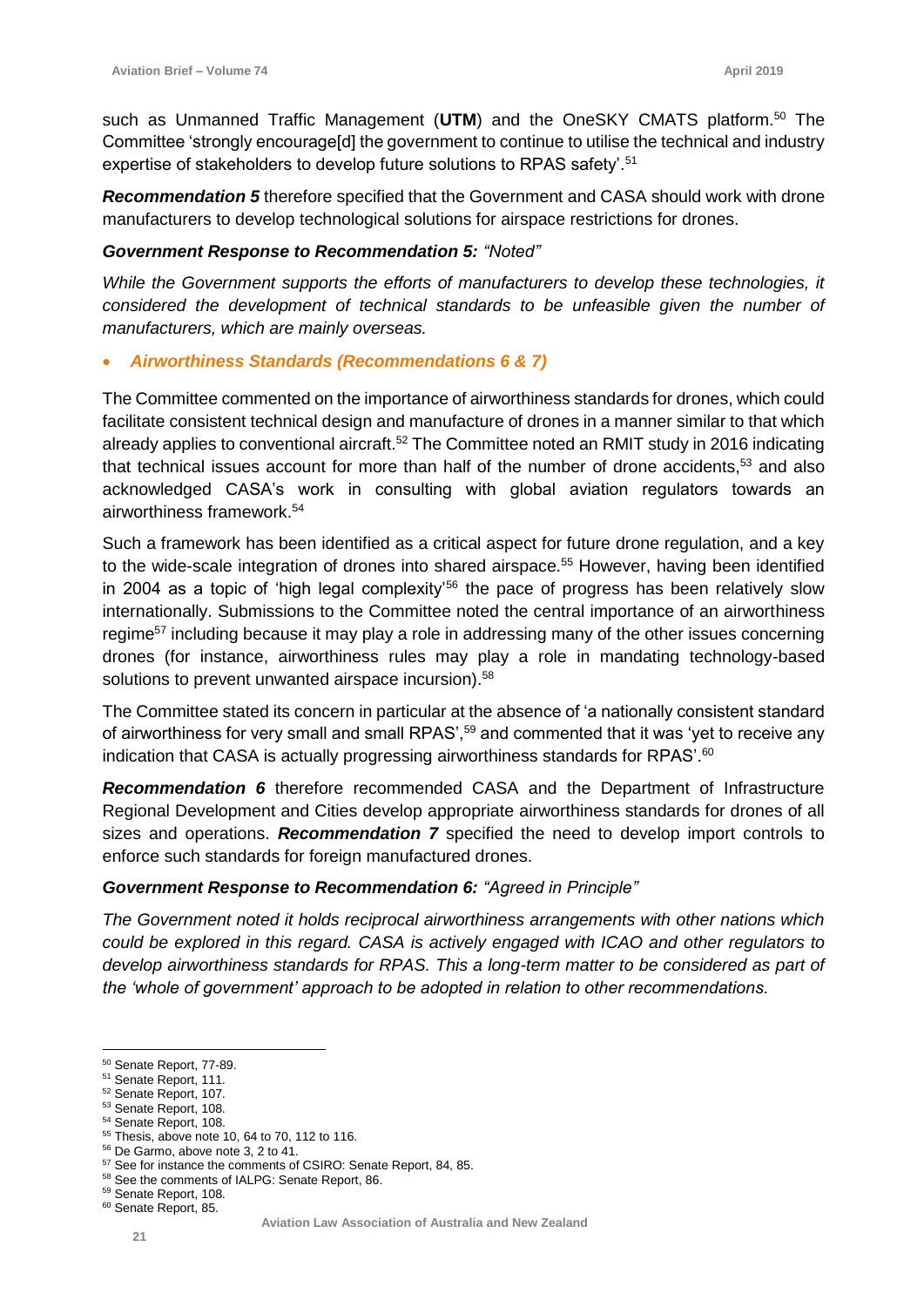## *Government Response to Recommendation 7: "Not agreed"*

*The Government stated it is not feasible for border control agencies, which do not have the capacity to test and implement such standards. The Government supports instead CASA's participation in international efforts to develop airworthiness standards.*

# • *Regulatory Approach (Recommendations 8 to 10)*

The Committee observed that the 'multi-faceted' nature of drone technology and the diversity of relevant stakeholders represented a particular challenge.<sup>61</sup> It is convenient to deal with the following recommendations as a group, geared towards a cohesive approach to drone regulation, regulatory development, and enforcement.

*Recommendations 8 to 10* contemplated improving the regulatory approach to drones, under the auspices of a 'whole of government approach', including (inter alia) the need:

- (a) for comprehensive research and data gathering in relation to drone operations, the demographics of the stakeholder and operator base, and the location and nature of drone operations;<sup>62</sup> (*Recommendation 9*)
- (b) for the above matters to provide an 'evidence base on which to assess the efficacy of current regulations' and inform future policy;<sup>63</sup> (*Recommendation 9*)
- (c) robust consultation (the Committee noting that the 2016 Amendments had been preceded by only a one-month consultation period).<sup>64</sup> The Committee encouraged consultation with a broader cross-section of society, beyond the 'traditional aviation sector'. This includes the need to consult insurers, recreational drone operators, agriculture industry representatives, mobile network operators and many others (for instance, lawyers); $65$ (Committee view, part of *Recommendation 9*)
- (d) to embrace technological solutions as part of the regulatory toolkit, noting that this will raise difficult questions regarding apportionment of responsibility and liability, as well as in relation to precisely how such technologies will be 'integrated into compliance regimes' (Committee view, part of *Recommendation 9*);<sup>66</sup>
- (e) to consider harmonising state-based surveillance and privacy laws (part of *Recommendation 8*), noting that the concerns raised in the House of Representatives Standing Committee 'Eyes in the sky' report on air safety and privacy 'remain largely unaddressed',<sup>67</sup> notwithstanding growing concerns about drone technology; and
- (f) following development of the 'whole of government approach', to work with State and territory agencies to develop nationally consistent enforcement strategies, including the delegation of powers to issue on-the-spot-fines (*Recommendation 10*).

 $\overline{a}$ <sup>61</sup> Senate Report, 109.

<sup>62</sup> Senate Report, 110.

<sup>63</sup> Senate Report, 110.

<sup>&</sup>lt;sup>64</sup> Senate Report, 110.

<sup>&</sup>lt;sup>65</sup> Senate Report, 111.

<sup>66</sup> Senate Report, 111. As an example, the implementation of mandatory geo-fencing systems or inbuilt altitude restrictions would raise questions as to responsibility for the accuracy of any data involved.

<sup>67</sup> Senate Report, 112.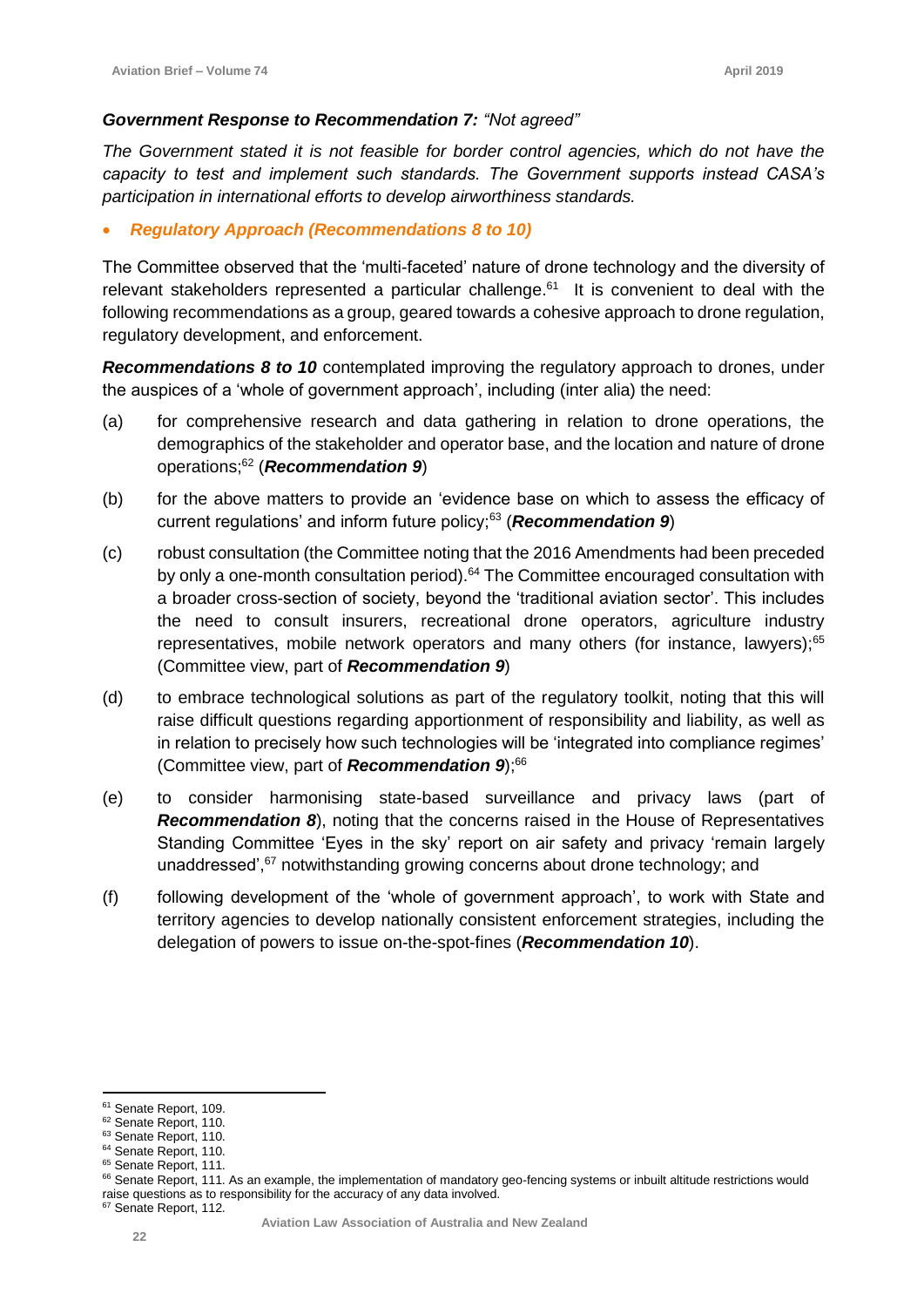*Government Response to Recommendations 8 to 10: "Agrees in Principle (8 & 9)", "Agreed" (10)*

*The Government noted the recommendations regarding privacy issues (see Recommendation 8). Though it considered these were matters for state and territory governments, the Government stated it would engage these governments to consider a possible harmonisation of privacy laws pertaining to drones.* 

*On information gathering (see Recommendation 9), the Government stated that Airservices Australia collaborates with industry regarding drone operations and shares this data with CASA and ATSB. The ATSB uses this information to develop a 'risk picture'. Going forward the Bureau of Infrastructure, Transport and Regional Economics will commence compiling statistics on drone operations, as it does for conventional aviation. This will be facilitated by the information gained from the mandatory drone registration scheme. Airservices Australia is also investigating drone detection technologies including a possible trial in 2019.* 

*On Recommendation 10, the Government agreed. It intends to address enforcement issues as part of the adoption of the 'whole of government' approach.* 

# **Reflections & Directions**

The Senate Report questioned the state of drone regulations and the process by which the regulations were derived, suggesting a number of amendments. Questions now arise as to how precisely the Committee's recommendations affect CASA's current and ongoing work. For, instance, CASA has confirmed its regulatory roadmap for drones (which was due late 2018 but not yet published) will now be delayed pending implementation of the 'whole of government' approach.<sup>68</sup>

The ramifications for the 'sub-2kg' rule may be easiest to reflect upon: prima facie, the Senate Report called for reconsideration of the regulation. It seems for now reforms will not be made – no doubt a benefit to fledgling industry that has (at least in part) organised itself around these rules. Nonetheless, it is apparent the issue has not gone away. Recent media relating to drone usage suggest that questions remain and that the industry is still in the process of understanding the precise risks.<sup>69</sup>

As an observation, the continuation of the 'sub-2kg rule' is notable given CASA has said it will be a 'fast-follower' of other jurisdictions and their developments in drone regulation, and these other jurisdictions do not recognise this rule.

In any event, the Committee's endorsement that mandatory registration for drones be pursued aligned with CASA's stated intentions and so will be adopted. This has led to the recent release of draft policy papers.<sup>70</sup> So too the findings of the Committee largely echo CASA's views regarding the need for a focus on training and education as a priority, which has been actioned under CASA's accreditation proposals.

The Committee's views on the need for enhancements to Australia's enforcement capability recalls the multi-faceted nature of drone operations, and the inherent differences to conventional aviation. For instance, the proposal to empower police forces to deal at a local level with

 **Aviation Law Association of Australia and New Zealand**

<sup>68</sup> Se[e https://www.casa.gov.au/standard-page/australian-association-unmanned-systems-exploring-unmanned-future-conference](https://www.casa.gov.au/standard-page/australian-association-unmanned-systems-exploring-unmanned-future-conference)  $69$  See for instance Pamela Gregg, 'University of Dayton Research Institute – Risk in the Sky?' (22 September 2018)

[<sup>&</sup>lt;https://www.suasnews.com/2018/09/university-of-dayton-research-institute-risk-in-the-sky/>](https://www.suasnews.com/2018/09/university-of-dayton-research-institute-risk-in-the-sky/). The relevant video has drawn attention and differing reactions: see for instance [< https://www.spatialsource.com.au/unmanned/dji-attacks-drone-crash-test](https://www.spatialsource.com.au/unmanned/dji-attacks-drone-crash-test) >. <sup>70</sup> CASA, Proposed New Remotely Piloted Aircraft (RPA) Registration and RPAS Operator Accreditation Scheme, < <https://consultation.casa.gov.au/regulatory-program/pp1816us/> >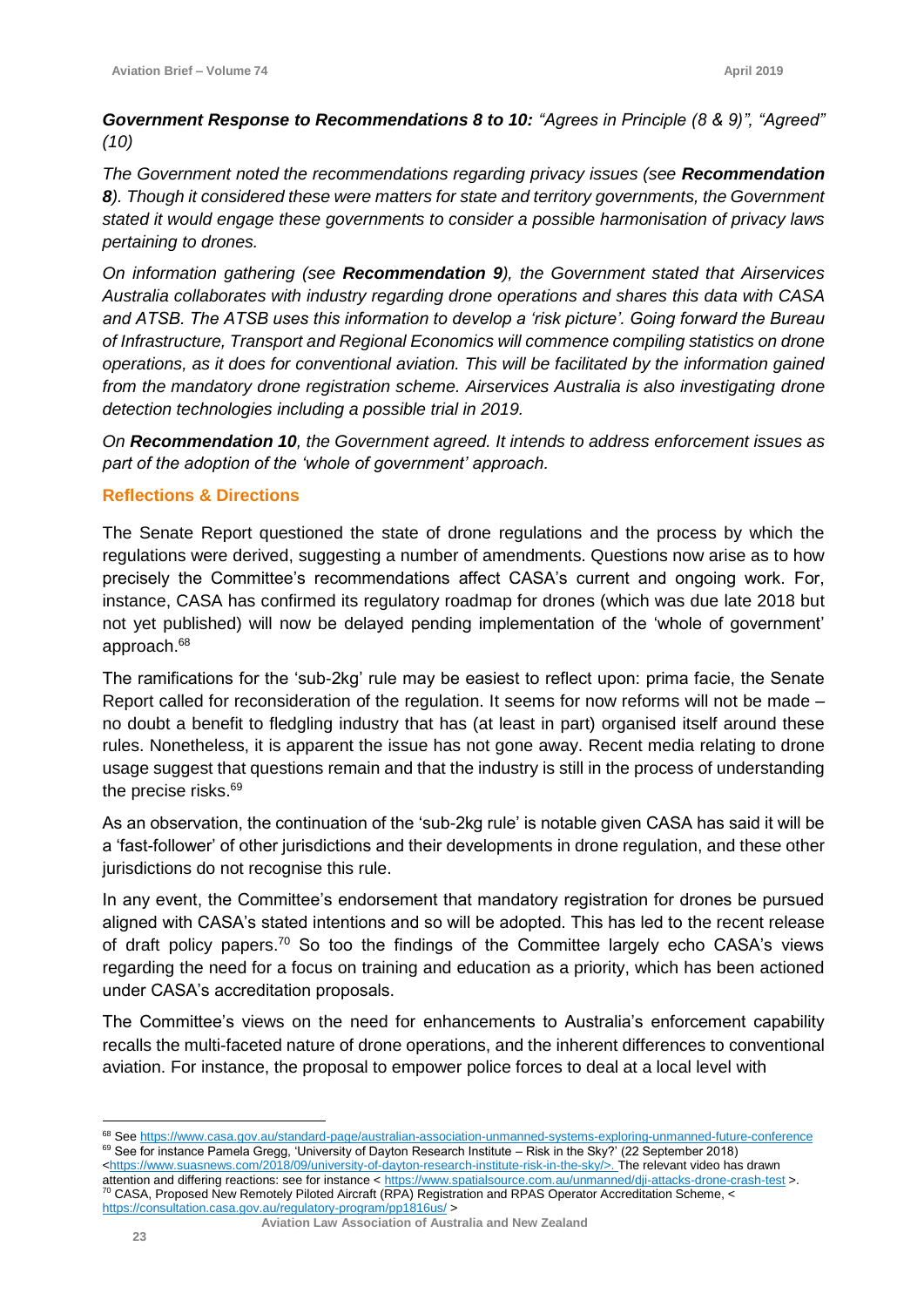infractions by drones naturally differs from the way infractions would be dealt with in general or commercial aviation. Still, it appears possible changes will be investigated by the Government. The recent Gatwick and Heathrow drone incidents brings this issue to the fore.

Clearly there is no single remedy to the issue of drone compliance and enforcement, the Committee proposing that changes to registration, training and education would all contribute to addressing the issue. Additionally, the Committee considered that technological solutions should be assessed, including research into UTM and other solutions designed to control drone usage. Amongst these solutions, geo-fencing seems to hold potential for minimising airspace incursions. However, there are many challenges in implementing proposed solutions. For the moment, the Government appears to be aware of the issue and supportive of attempts to resolve it, but the Response suggests this will be an area of ongoing work.

Development of airworthiness standards that prescribe the expectations for design may provide a format for addressing some of these challenges. Certainly the absence of an agreed airworthiness code for drones has been noted for many years as a hindrance to the regulatory process.<sup>71</sup> This indeed is a difficult and technical area.<sup>72</sup> So too is the question of how to actually evaluate the risks involved in drone usage.<sup>73</sup> Submissions to the Committee illustrate that airworthiness remains a live issue, and the Government Response suggests this too is a work in progress.

The nature of CASA's consultation may need to be revisited in light of the Senate Report. Submissions made to the Committee by Qantas and Telstra notably recommend a broadening of the interests represented in the regulatory development process.<sup>74</sup> The Government Response does not offer an express response to the critiques of the Committee in relation to consultation or the process deployed in promulgating the 2016 Amendments.

Certainly, the Senate Report made clear the complex and diverse task that drone regulation represents. CASA is not alone in facing these difficulties. It should not be forgotten that other regulators have been subjected to adverse commentary over time in relation to drones, and even ICAO has been critiqued for delay on the issue.<sup>75</sup> It seems, at the least, CASA requires not only greater resources, but also greater access to broader regulatory, academic and technical communities. In some cases, the issues raised by drone operations extend beyond CASA's remit (for instance, privacy issues).

Hence, it appears the next steps centre around the implementation of the 'whole of government' approach, which may hold the key to resolving some of these issues. At the heart of this process is the gathering of reliable data about Australian drone operations in order to provide a stable and informed platform for regulatory change. No doubt undertaking this process will be an intensive exercise. However, the parameters for this work and the timeframes involved remain unclear, and the future outcomes remain to be seen. The inner mechanics of the 'whole of government approach' are not clearly visible in the Government's Response, and developments hereafter will be monitored by industry with keen interest. At least in that respect, the future for drones in Australia may not be so different: while regulatory change may be on the horizon, it is

 $\overline{a}$ <sup>71</sup> See Reece A Clothier, Jennifer L Palmer, Rodney A Walker and Neale L Fulton, 'Definition of Airworthiness Categories for Civil Unmanned Aircraft Systems (UAS)' (Paper presented at Proceedings of The 27th International Congress of the Aeronautical Sciences, Acropolis Conference Centre, Nice, 19 – 24 September 2010), 883; Sofia Michaelidis-Mateo and Chrystel Erotokritou 'Flying into the Future with UAVs: The Jetstream 31 Flight (2014) 39 Air & Space Law 111, 117.

 $^{72}$  See for instance the discussion in Jeffrey M Maddalon, Kelly J Hayhurst, Daniel M Koppen, Jason M Upchurch, A Terry Morris and Harry A Verstynen, 'Perspectives on Unmanned Aircraft Classification for Civil Airworthiness Standards (Technical Report NASA/TM-2013-217969, National Aeronautics and Space Administration, 1 February 2013) (**NASA Report**), 8. <sup>73</sup> See for instance, NASA Report, above note 71, 10.

<sup>74</sup> Senate Report, 94.

<sup>75</sup> See for example Milan Plucken, *The Regulatory Approach of ICAO, the United States and Canada to Civil Unmanned Aircraft Systems in Particular to Certification and Licensing* (Masters Thesis, McGill University, 2011), 61, 62.

**Aviation Law Association of Australia and New Zealand**